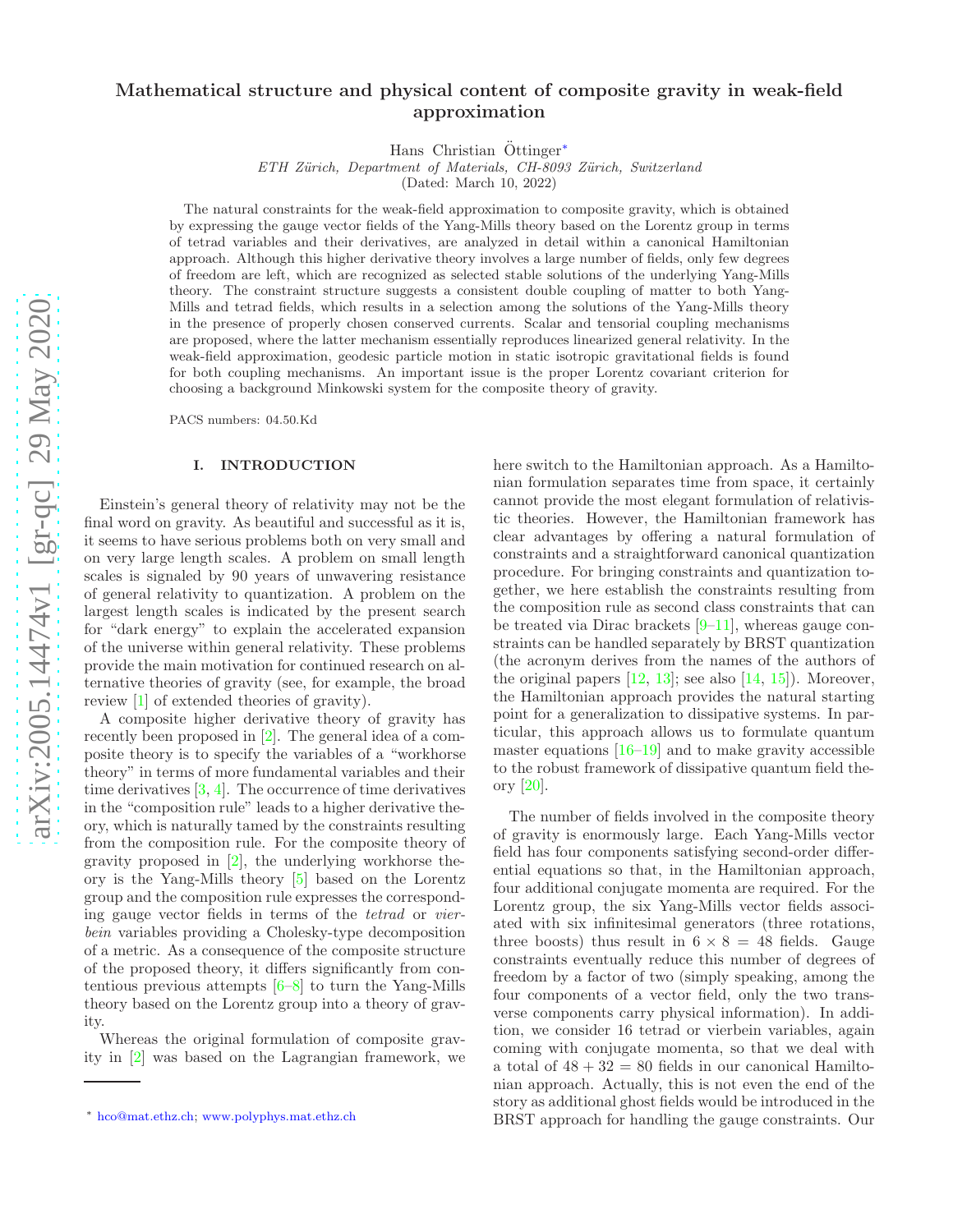approach differs from the traditional Hamiltonian formulation of general higher derivative theories developed by Ostrogradsky [\[21](#page-15-16)[–23\]](#page-15-17). The Ostrogradsky framework would involve only  $4 \times 16 = 64$  fields, but would possess much less structure and less natural constraints [\[3](#page-15-2)]. A key task of the present paper is to elaborate in detail in the context of the linearized theory that the constraints from the composition rule, together with the gauge constraints, reduce this enormous number of fields to just a few degrees of freedom, as expected for a theory of gravity. Another important task of the present discussion of the weak-field approximation is to provide guidance for the discussion of the fully nonlinear composite theory of gravity. Understanding the structure of the constraints is helpful also for proper coupling of the gravitational field to matter. Whereas the coupling of the Yang-Mills fields to matter was considered previously [\[2\]](#page-15-1), we here introduce a properly matched additional coupling of the tetrad fields to matter.

The structure of the paper is as follows. In a first step, we introduce the space of 80 fields for our canonical Hamiltonian formulation of linearized composite gravity, with special emphasis on gauge transformations and the implications of the composition rule (Section [II\)](#page-1-0). For the pure field theory in the absence of matter, we elaborate all evolution equations and constraints in detail and we readily find the solutions for gravitational waves and static isotropic systems (Section [III\)](#page-3-0). We subsequently introduce a double coupling mechanism for Yang-Mills and tetrad fields to matter into composite gravity. The modifications resulting from the inclusion of matter are elaborated to obtain a complete theory of gravity that can be compared to linearized general relativity (Section [IV\)](#page-6-0). We finally summarize our results and draw a number of conclusions (Section  $V$ ). The relation between the Lagrangian and Hamiltonian approaches and some intermediate and additional results are provided in three appendices.

### <span id="page-1-0"></span>II. ARENA FOR COMPOSITE THEORY

For developing the composite theory of gravity, we consider a fixed background Minkowski space where  $x^0 = ct$ is the product of the speed of light and time,  $x^1, x^2, x^3$ are the spatial coordinates, and  $\eta_{\mu\nu} = \eta^{\mu\nu}$  denotes the Minkowski metric [with signature  $(-, +, +, +)$ ]. Greek indices go from 0 to 3. The Minkowski metric, which is its own inverse, is always used for raising or lowering space-time indices. Throughout this paper we set the speed of light equal to unity  $(c = 1)$ . Assuming a background Minkowski space comes with the advantage of offering a clear understanding of energy, momentum and their conservation laws.

# A. Tetrad variables and gauge vector fields

Standard *tetrad* or *vierbein* variables  $b^{\kappa}{}_{\mu}$  result from a Cholesky-type decomposition of a metric  $g_{\mu\nu}$ ,

<span id="page-1-1"></span>
$$
g_{\mu\nu} = \eta_{\kappa\lambda} b^{\kappa}{}_{\mu} b^{\lambda}{}_{\nu},\tag{1}
$$

which may also be interpreted as a coordinate transformation associated with a local set of base vectors. The non-uniqueness of this decomposition is the source of the gauge transformation behavior discussed in the next subsection. In the weak-field approximation, we write

<span id="page-1-2"></span>
$$
b^{\kappa}{}_{\mu} = \delta^{\kappa}{}_{\mu} + \eta^{\kappa\lambda} \hat{h}{}_{\lambda\mu},\tag{2}
$$

where  $\hat{h}_{\lambda\mu}$  is assumed to be small so that we need to keep only the lowest-order terms. It is convenient to define the symmetric and antisymmetric parts of  $\hat{h}_{\mu\nu}$ ,

$$
h_{\mu\nu} = \hat{h}_{\mu\nu} + \hat{h}_{\nu\mu}, \qquad \omega_{\mu\nu} = \hat{h}_{\mu\nu} - \hat{h}_{\nu\mu}.
$$
 (3)

In the weak-field approximation, we obtain the following first-order expression for the metric [\(1\)](#page-1-1),

$$
g_{\mu\nu} = \eta_{\mu\nu} + h_{\mu\nu}.\tag{4}
$$

We denote the conjugate momenta associated with  $b^{\kappa}{}_{\mu}$ by  $p_{\kappa}^{\mu}$ . Again, it is useful to introduce the symmetric and antisymmetric parts,

$$
\tilde{h}^{\mu\nu} = p^{\mu\nu} + p^{\nu\mu}, \qquad \tilde{\omega}^{\mu\nu} = p^{\mu\nu} - p^{\nu\mu}.
$$
 (5)

The 32 fields  $b^{\kappa}{}_{\mu}$  and  $p_{\kappa}{}^{\mu}$  represent the canonical space associated with the tetrad variables, which in turn characterize a metric. The fields  $\tilde{h}^{\mu\nu}$  and  $\tilde{\omega}^{\mu\nu}$  may essentially be regarded as the conjugate momenta associated with  $h_{\mu\nu}$  and  $\omega_{\mu\nu}$ , respectively (after properly accounting for normalization and symmetrization effects).

The Hamiltonian description of a Yang-Mills theory is based on the four-vector fields  $A_{a\mu}$  and their conjugates  $E^{a\mu}$ , which are the generalizations of the vector potentials and the electric fields of electrodynamics, respectively. Whereas  $\mu$  is the usual space-time index,  $\alpha$  labels the base vectors of the Lie algebra associated with the underlying Lie group. For the Lorentz group, which consists of the real  $4 \times 4$  matrices that leave the Minkowski metric invariant, the Lie algebra is six-dimensional. We here choose six natural base vectors of the Lie algebra, three of which generate the Lorentz boosts in the coordinate directions and the other three generate rotations around the coordinate axes. It is convenient to switch back and forth between the labels  $a = 1, \ldots 6$  for all six generators and the pairs  $(0, 1)$ ,  $(0, 2)$ ,  $(0, 3)$  for the boosts in the respective directions (involving also time) and  $(2, 3), (3, 1), (1, 2)$  for the rotations in the respective planes according to Table [I.](#page-2-0) In particular, we can now write our base vectors of the Lie algebra as

<span id="page-1-3"></span>
$$
T^{a}_{\kappa\lambda} = \delta^{\tilde{\kappa}}{}_{\lambda} \delta^{\tilde{\lambda}}{}_{\kappa} - \delta^{\tilde{\kappa}}{}_{\kappa} \delta^{\tilde{\lambda}}{}_{\lambda}.
$$
 (6)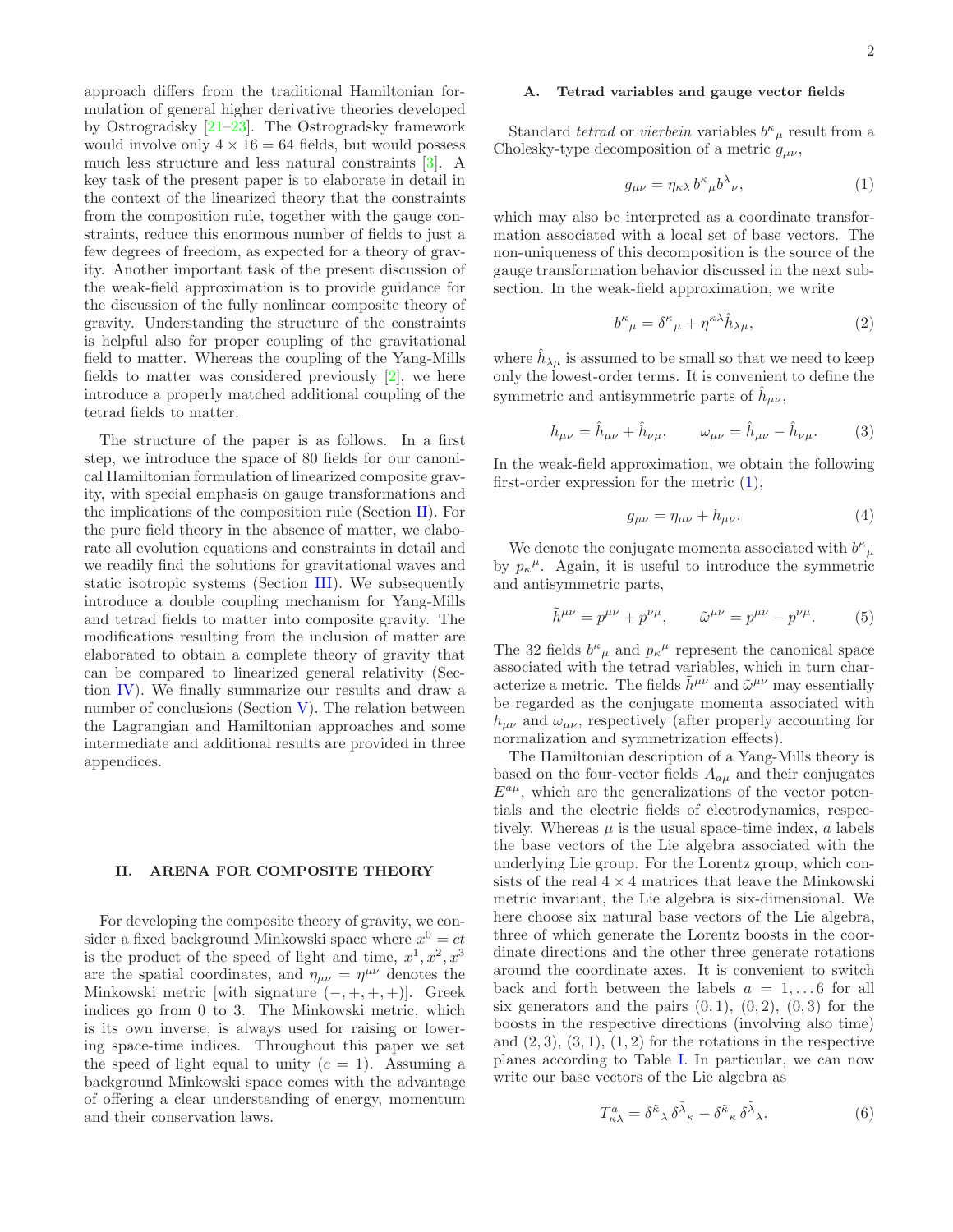<span id="page-2-0"></span>
$$
\begin{array}{c|cccc}\n a & 1 & 2 & 3 & 4 & 5 & 6 \\
\hline\n (6, \tilde{\lambda}) & (0, 1) & (0, 2) & (0, 3) & (2, 3) & (3, 1) & (1, 2)\n \end{array}
$$

TABLE I. Correspondence between label a for the base vectors of the six-dimensional Lie algebra  $so(1, 3)$  and ordered pairs  $(\tilde{\kappa}, \tilde{\lambda})$  of space-time indices.

We finally need to specify the composition rule for expressing the four-vector fields  $A_{a\mu}$  in terms of the tetrad fields  $b^{\kappa}{}_{\mu}$  or, in view of Eq. [\(2\)](#page-1-2) equivalently, the symmetric and antisymmetric parts  $h_{\mu\nu}$  and  $\omega_{\mu\nu}$ , respectively, of  $\hat{h}_{\mu\nu}$ . For  $a = (\tilde{\kappa}, \tilde{\lambda})$  according to Table [I,](#page-2-0) we postulate the simple composition rule

<span id="page-2-1"></span>
$$
A_{a\mu} = \frac{1}{2} \left( \frac{\partial h_{\tilde{\lambda}\mu}}{\partial x^{\tilde{\kappa}}} - \frac{\partial h_{\tilde{\kappa}\mu}}{\partial x^{\tilde{\lambda}}} \right) + \frac{1}{2\tilde{g}} \frac{\partial \omega_{\tilde{\kappa}\tilde{\lambda}}}{\partial x^{\mu}},\tag{7}
$$

where  $\tilde{q}$  is a dimensionless coupling constant that controls the relative weight of the symmetric and antisymmetric contributions to  $b^{\kappa}{}_{\mu}$ . Only for  $\tilde{g} = 1$ , the four-vector variables [\(7\)](#page-2-1) can be interpreted as a connection field [\[2\]](#page-15-1). Such an interpretation would be essential for a closer relation to general relativity.

### B. Gauge transformations

As the Minkowski metric in the decomposition [\(1\)](#page-1-1) is invariant under Lorentz transformations, the corresponding transformation matrices can be applied to the factors  $b^{\kappa}{}_{\mu}$  without changing the metric. For infinitesimal Lorentz transformations, this implies the lowest-order gauge transformation

$$
\delta b_{\kappa\lambda} = -\tilde{g}\,\Lambda_a T^a_{\kappa\lambda},\tag{8}
$$

in terms of six additional fields  $\Lambda_a$ . As the base vectors  $T_{\kappa\lambda}^a$  of the Lie algebra defined in Eq. [\(6\)](#page-1-3) are antisymmetric, only the antisymmetric part of  $b_{\kappa\lambda}$  is affected by gauge transformations, that is,

<span id="page-2-2"></span>
$$
\delta h_{\kappa\lambda} = 0,\tag{9}
$$

whereas

<span id="page-2-3"></span>
$$
\delta\omega_{\kappa\lambda} = -2\tilde{g}\,\Lambda_a T^a_{\kappa\lambda}.\tag{10}
$$

The latter equation suggests that the six fields  $\Lambda_a$  can be chosen to make the six components of  $\omega_{\kappa\lambda}$  equal to zero. We refer to this particular choice as the symmetric gauge.

From Eqs.  $(7)$ ,  $(9)$  and  $(10)$ , we further obtain

<span id="page-2-5"></span>
$$
\delta A_{a\mu} = \frac{\partial \Lambda_a}{\partial x^{\mu}},\tag{11}
$$

which is the proper gauge transformation behavior for the gauge-vector fields of the linearized theory. This transformation rule implies gauge invariance of the combination

$$
2\tilde{g}A_{(\tilde{\kappa}\tilde{\lambda})\mu} - \frac{\partial \omega_{\tilde{\kappa}\tilde{\lambda}}}{\partial x^{\mu}},\tag{12}
$$

which is obvious from the definition [\(7\)](#page-2-1) and the gauge invariance of  $h_{\kappa\lambda}$ .

We moreover assume that all conjugate momenta are gauge invariant (cf. Eq.  $(49)$  of  $[15]$ ),

<span id="page-2-4"></span>
$$
\delta E^{a\mu} = 0,\tag{13}
$$

and

$$
\delta p^{\kappa \lambda} = 0. \tag{14}
$$

It turns out below that the assumption [\(13\)](#page-2-4) requires that  $\partial A_{a\mu}/\partial x_{\mu}$  must be a gauge invariant quantity. In view of Eq.  $(11)$ , this implies

<span id="page-2-8"></span>
$$
\frac{\partial^2 \Lambda_a}{\partial x_\mu \partial x^\mu} = 0.
$$
 (15)

In other words, the fields  $\Lambda_a$  generating gauge transformations must become dynamic players and satisfy free field equations. This idea is the basis of the BRST approach for handling gauge constraints. Moreover, we conclude

<span id="page-2-9"></span>
$$
\frac{\partial^2 \omega_{\kappa\lambda}}{\partial x_\mu \partial x^\mu} = 0, \tag{16}
$$

which follows from the symmetric gauge  $\omega_{\kappa\lambda} = 0$  and the gauge invariance of the left-hand side.

### C. Implications of composition rule

The composition rule [\(7\)](#page-2-1) contains two types of equations. If  $\tilde{\kappa}$  or  $\mu$  is equal to zero, it contains time derivatives and hence implies time evolution equations for the tetrad variables. Otherwise, the composition rule provides constraints that must be satisfied at any time.

The expressions for  $A_{(0k)l} + A_{(0l)k}$  and  $A_{(kl)0}$  lead to the unambiguous evolution equations

<span id="page-2-6"></span>
$$
\frac{\partial h_{kl}}{\partial t} = \frac{1}{2} \left( \frac{\partial h_{0l}}{\partial x^k} + \frac{\partial h_{0k}}{\partial x^l} \right) + A_{(0k)l} + A_{(0l)k} - \frac{1}{2\tilde{g}} \left( \frac{\partial \omega_{0l}}{\partial x^k} + \frac{\partial \omega_{0k}}{\partial x^l} \right), \quad (17)
$$

and

<span id="page-2-7"></span>
$$
\frac{\partial \omega_{kl}}{\partial t} = 2\tilde{g}A_{(kl)0} - \tilde{g}\left(\frac{\partial h_{0l}}{\partial x^k} - \frac{\partial h_{0k}}{\partial x^l}\right). \tag{18}
$$

The expression for  $A_{(0l)0}$  provides only the time derivative of  $\tilde{g}h_{0l} + \omega_{0l}$ , and there is no evolution equation for  $h_{00}$  whatsoever. Once we have made a decision about the evolution of  $h_{0\mu}$ , all evolution equations are fixed uniquely.

Choosing four conditions for  $h_{0\mu}$  is superficially reminiscent of imposing coordinate conditions for obtaining unique solutions in general relativity, but the logical status is entirely different. Whereas the coordinate conditions of general relativity have no influence on the physical predictions of general relativity, in the canonical formulation of composite gravity suitable conditions for  $h_{0\mu}$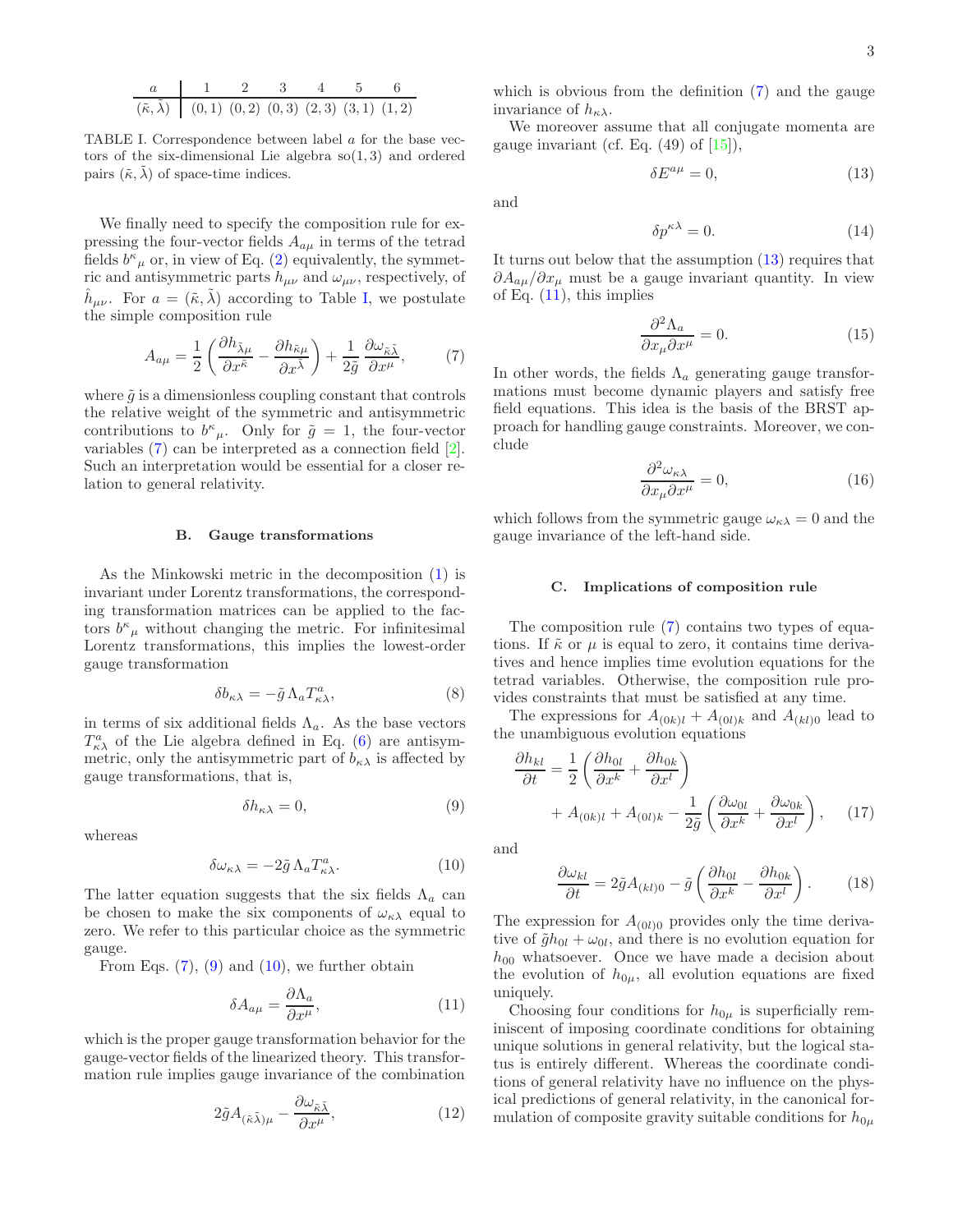are used to characterize "good" or "valid" Minkowskian coordinate systems. If these conditions are Lorentz covariant, we have no possibility of switching between different types of conditions corresponding to different physical predictions. As obvious as these remarks may be, the proper appreciation of coordinate conditions in general relativity was a slow process, in which even Einstein could not easily detach himself from the idea of physically preferred coordinate systems [\[24](#page-15-18)].

An appealing set of Lorentz covariant conditions is given by

<span id="page-3-1"></span>
$$
\frac{\partial h_{\mu\nu}}{\partial x_{\nu}} = K \frac{\partial h^{\nu}_{\ \nu}}{\partial x^{\mu}},\tag{19}
$$

where  $K = 1/2$  corresponds to particularly convenient harmonic coordinates (in the linear approximation). We here adopt the conditions [\(19\)](#page-3-1) as the tentative criteria for physically meaningful coordinates. They can be rewritten as explicit time evolution equations, namely

<span id="page-3-2"></span>
$$
\frac{\partial h_{0l}}{\partial t} = \frac{\partial h_{ln}}{\partial x_n} - K \frac{\partial h^{\nu}_{\ \nu}}{\partial x^l},\tag{20}
$$

and

<span id="page-3-9"></span>
$$
\frac{\partial h_{00}}{\partial t} = \frac{\partial h_{0l}}{\partial x_l} - \frac{K}{1 - K} \left[ 2A_{(0l)l} - \frac{1}{\tilde{g}} \frac{\partial \omega_{0l}}{\partial x_l} \right].
$$
 (21)

From the expression for  $A_{(0l)0}$ , we finally obtain

<span id="page-3-3"></span>
$$
\frac{\partial \omega_{0l}}{\partial t} = 2\tilde{g}A_{(0l)0} + \tilde{g}\left[ (1 - K)\frac{\partial h_{00}}{\partial x^l} + K \frac{\partial h_{nn}}{\partial x^l} - \frac{\partial h_{ln}}{\partial x_n} \right].
$$
\n(22)

All the above evolution equations are gauge invariant. These evolution equations suggest that also  $K = 0$  could be an appealing choice.

We now turn from the evolution equations to the constraints implied by the composition rule. The obvious constraints are obtained by choosing only spatial indices in Eq. [\(7\)](#page-2-1),

<span id="page-3-4"></span>
$$
A_j^{(kl)} = \frac{1}{2} \left( \frac{\partial h_{jl}}{\partial x^k} - \frac{\partial h_{jk}}{\partial x^l} \right) + \frac{1}{2\tilde{g}} \frac{\partial \omega_{kl}}{\partial x^j}.
$$
 (23)

Further constraints are obtained by considering  $A_{(0k)l}$  –  $A_{(0l)k},$ 

<span id="page-3-5"></span>
$$
A_l^{(0k)} - A_k^{(0l)} = \frac{1}{2} \left( \frac{\partial h_{0l}}{\partial x^k} - \frac{\partial h_{0k}}{\partial x^l} \right) + \frac{1}{2\tilde{g}} \left( \frac{\partial \omega_{0l}}{\partial x^k} - \frac{\partial \omega_{0k}}{\partial x^l} \right). \tag{24}
$$

In total, we have turned the composition rule for the 24 components of the gauge vector fields and the 4 coordinate conditions [\(19\)](#page-3-1) into the 16 evolution equations  $(17)$ ,  $(18)$  and  $(20)$ – $(22)$  for the tetrad variables and the  $9 + 3 = 12$  constraints  $(23)$ ,  $(24)$ . We refer to these constraints resulting directly from the composition rule as the primary constraints of the composite theory. These primary constraints are not affected by coupling the gravitational field to matter. However, the evolution equations for the tetrad variables should be expected to be changed by coupling terms in the Hamiltonian.

# <span id="page-3-0"></span>III. PURE FIELD THEORY

We are now ready to define the canonical Hamiltonian version of the composite theory of gravity in the weakfield approximation on the combined space of Yang-Mills and tetrad fields, following the general ideas developed in [\[4\]](#page-15-3). We first provide the Hamiltonian and then elaborate a number of its implications.

# A. Hamiltonian

The Hamiltonian for the composite theory of pure gravity,

<span id="page-3-8"></span>
$$
H = H_{\rm YM} + H_{\rm YM/t},\tag{25}
$$

consists of two contributions describing the workhorse theory and reproducing the evolution equations obtained from the composition rule, respectively. Our workhorse theory is the linearized version of the Yang-Mills theory based on the Lorentz group on the space  $(A_{au}, E^{a\mu})$ . The proper Hamiltonian is given by (see, e.g., Section 15.2 of  $[25]$ , Chap. 15 of  $[26]$ , or  $[15]$ ; a derivation from the Yang-Mills Lagrangian is given in Appendix [A\)](#page-12-0),

<span id="page-3-10"></span>
$$
H_{\rm YM} = \int \left[ \frac{1}{2} \left( E^{a\mu} E_{a\mu} + \frac{\partial A_{ai}}{\partial x^j} \frac{\partial A^{ai}}{\partial x_j} - \frac{\partial A_{ai}}{\partial x^j} \frac{\partial A^{aj}}{\partial x_i} \right) - E^{a0} \frac{\partial A_{aj}}{\partial x_j} - E^{aj} \frac{\partial A_{a0}}{\partial x^j} \right] d^3 x.
$$
 (26)

The Hamiltonian for coupling the Yang-Mills and tetrad variables,

<span id="page-3-7"></span>
$$
H_{\rm YM/t} = \int \dot{b}_{\kappa\lambda} p^{\kappa\lambda} d^3 x
$$
  
= 
$$
\frac{1}{4} \int \left( \frac{\partial h_{\kappa\lambda}}{\partial t} \tilde{h}^{\kappa\lambda} + \frac{\partial \omega_{\kappa\lambda}}{\partial t} \tilde{\omega}^{\kappa\lambda} \right) d^3 x,
$$
 (27)

is chosen such that the canonical evolution equations

<span id="page-3-6"></span>
$$
\frac{\partial b_{\kappa\lambda}}{\partial t} = \frac{\delta H}{\delta p^{\kappa\lambda}}, \qquad \frac{\partial p^{\kappa\lambda}}{\partial t} = -\frac{\delta H}{\delta b_{\kappa\lambda}}, \tag{28}
$$

reproduce the evolution equations  $(17)$ ,  $(18)$  and  $(20)$ – [\(22\)](#page-3-3) for the tetrad variables. These evolution equations implied by the composition rule and the coordinate conditions [\(19\)](#page-3-1) are of crucial importance for finding the Hamiltonian  $H_{\text{YM/t}}$ , that is, for obtaining the complete canonical Hamiltonian formulation of the composite theory.

We have introduced the variables  $p^{\kappa \lambda}$  in a purely formal manner as the conjugate momenta of the tetrad variables. At this point, we can offer a physical interpretation. Note that, in view of the evolution equations of the tetrad variables, the Hamiltonian  $H_{\text{YM/t}}$  contains a contribution that is bilinear in the variables  $p^{\kappa \lambda}$  and the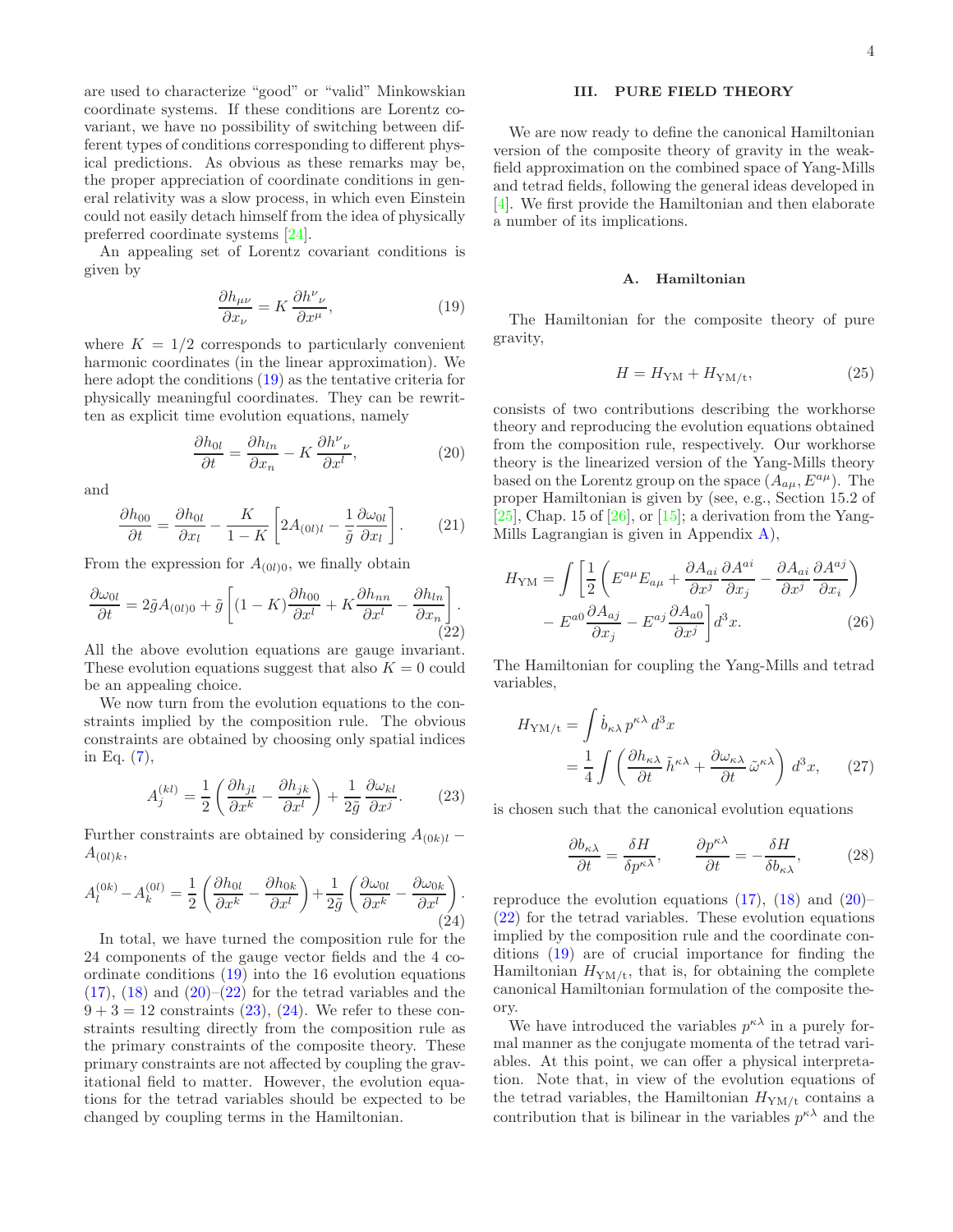gauge vector fields  $A_{a\mu}$ . This contribution can be written in the form  $-J^{a\mu}A_{a\mu}$  with the identifications

<span id="page-4-2"></span>
$$
-J^{(0l)0} = \tilde{g}\tilde{\omega}^{0l}, \quad -J^{(0l)j} = \frac{1}{2}\tilde{h}^{lj} - \frac{1}{2}\frac{K}{1-K}\tilde{h}^{00}\eta^{lj}, \tag{29}
$$

and

<span id="page-4-0"></span>
$$
-J^{(kl)0} = \tilde{g}\tilde{\omega}^{kl}, \quad -J^{(kl)j} = 0.
$$
 (30)

The symmetric and antisymmetric parts of the variables  $p^{\kappa\lambda}$  play the role of external Yang-Mills fluxes. By requiring Lorentz covariant fluxes, Eq. [\(30\)](#page-4-0) immediately leads to the conclusion

<span id="page-4-1"></span>
$$
\tilde{\omega}^{kl} = 0. \tag{31}
$$

Only the external fluxes  $J^{(0l)\mu}$  can be nonvanishing in our composite Yang-Mills theory of gravity.

# B. Field equations

For the evolution of the conjugate momenta of the tetrad variables, we find the following results by means of Eq.  $(28)$ :

<span id="page-4-9"></span>
$$
\frac{\partial \tilde{h}^{kl}}{\partial t} = \frac{\partial (\tilde{h}^{0k} - \tilde{g}\tilde{\omega}^{0k})}{\partial x_l} + \frac{\partial (\tilde{h}^{0l} - \tilde{g}\tilde{\omega}^{0l})}{\partial x_k} - 2K\delta_{kl} \frac{\partial (\tilde{h}^{0n} - \tilde{g}\tilde{\omega}^{0n})}{\partial x^n},
$$
(32)

$$
\frac{\partial \tilde{h}^{00}}{\partial t} = 2K \frac{\partial \tilde{h}^{0l}}{\partial x^l} + 2\tilde{g} \left(1 - K\right) \frac{\partial \tilde{\omega}^{0l}}{\partial x^l},\tag{33}
$$

<span id="page-4-13"></span>
$$
\frac{\partial \tilde{h}^{0l}}{\partial t} = \frac{1}{2} \frac{\partial \tilde{h}^{ln}}{\partial x^n} + \frac{1}{2} \frac{\partial \tilde{h}^{00}}{\partial x_l},\tag{34}
$$

<span id="page-4-3"></span>
$$
\frac{\partial \tilde{\omega}^{0l}}{\partial t} = -\frac{1}{2\tilde{g}} \frac{\partial \tilde{h}^{ln}}{\partial x^n} + \frac{1}{2\tilde{g}} \frac{K}{1 - K} \frac{\partial \tilde{h}^{00}}{\partial x_l},\tag{35}
$$

and

<span id="page-4-10"></span>
$$
\frac{\partial \tilde{\omega}^{kl}}{\partial t} = 0. \tag{36}
$$

Note that these equations for the conjugate momenta of the tetrad variables are independent of any other variables. The last of these evolution equations is consistent with our previous conclusion  $(31)$ . According to the definition  $(29)$ , Eq.  $(35)$  can be rewritten as

$$
\frac{\partial J^{(0l)\mu}}{\partial x^{\mu}} = 0,\t\t(37)
$$

which supports our interpretation of conjugate tetrad variables in terms of conserved fluxes.

The evolution equations for the Yang-Mills fields are obtained from (note the sign conventions)

$$
\frac{\partial A_{a\mu}}{\partial t} = -\frac{\delta H}{\delta E^{a\mu}}, \qquad \frac{\partial E^{a\mu}}{\partial t} = \frac{\delta H}{\delta A_{a\mu}}.
$$
 (38)

The resulting equations can be written in the following form:

<span id="page-4-8"></span>
$$
\frac{\partial A_0^a}{\partial t} = -E_0^a + \frac{\partial A_n^a}{\partial x_n},\tag{39}
$$

and

<span id="page-4-4"></span>
$$
\frac{\partial A_j^a}{\partial t} = -E_j^a + \frac{\partial A_0^a}{\partial x^j},\tag{40}
$$

for the gauge vector fields, whereas their conjugate partners are governed by

<span id="page-4-11"></span>
$$
\frac{\partial E_0^{(0l)}}{\partial t} = -\frac{\partial E_n^{(0l)}}{\partial x_n} - J_0^{(0l)},\tag{41}
$$

<span id="page-4-6"></span>
$$
\frac{\partial E_0^{(kl)}}{\partial t} = -\frac{\partial E_n^{(kl)}}{\partial x_n},\tag{42}
$$

<span id="page-4-12"></span>
$$
\frac{\partial E_j^{(0l)}}{\partial t} = -\frac{\partial E_0^{(0l)}}{\partial x^j} - \frac{\partial^2 A_j^{(0l)}}{\partial x^n \partial x_n} + \frac{\partial^2 A_n^{(0l)}}{\partial x^j \partial x_n} - J_j^{(0l)}, \quad (43)
$$

and

<span id="page-4-7"></span>
$$
\frac{\partial E_j^{(kl)}}{\partial t} = -\frac{\partial E_0^{(kl)}}{\partial x^j} - \frac{\partial^2 A_j^{(kl)}}{\partial x^n \partial x_n} + \frac{\partial^2 A_n^{(kl)}}{\partial x^j \partial x_n}.
$$
 (44)

Note that these evolution equations are gauge invari-ant, provided that Eq. [\(15\)](#page-2-8) for  $\Lambda_a$  holds. These are the linearized standard field equations for Yang-Mills fields, which are strongly reminiscent of Maxwell's equations of electrodynamics.

Equation  $(40)$ , together with the representation  $(7)$ , implies the useful identity

<span id="page-4-5"></span>
$$
E_k^{(ln)} + E_l^{(nk)} + E_n^{(kl)} = 0.
$$
 (45)

This identity remains valid when we later include matter [that is, it can more generally be derived from Eq. [\(B6\)](#page-13-0)].

### C. Constraints

The primary constraints  $(23)$ ,  $(24)$  must be valid at all times. From the time derivative of the primary constraints we obtain secondary constraints, a further time derivative yields tertiary constraints, and so on. This iterative process, in which the required time derivatives are evaluated by means of the evolution equations, is continued until no further constraints arise. The crucial question is whether the iterative process stops before all degrees of freedom are fixed by constraints. As the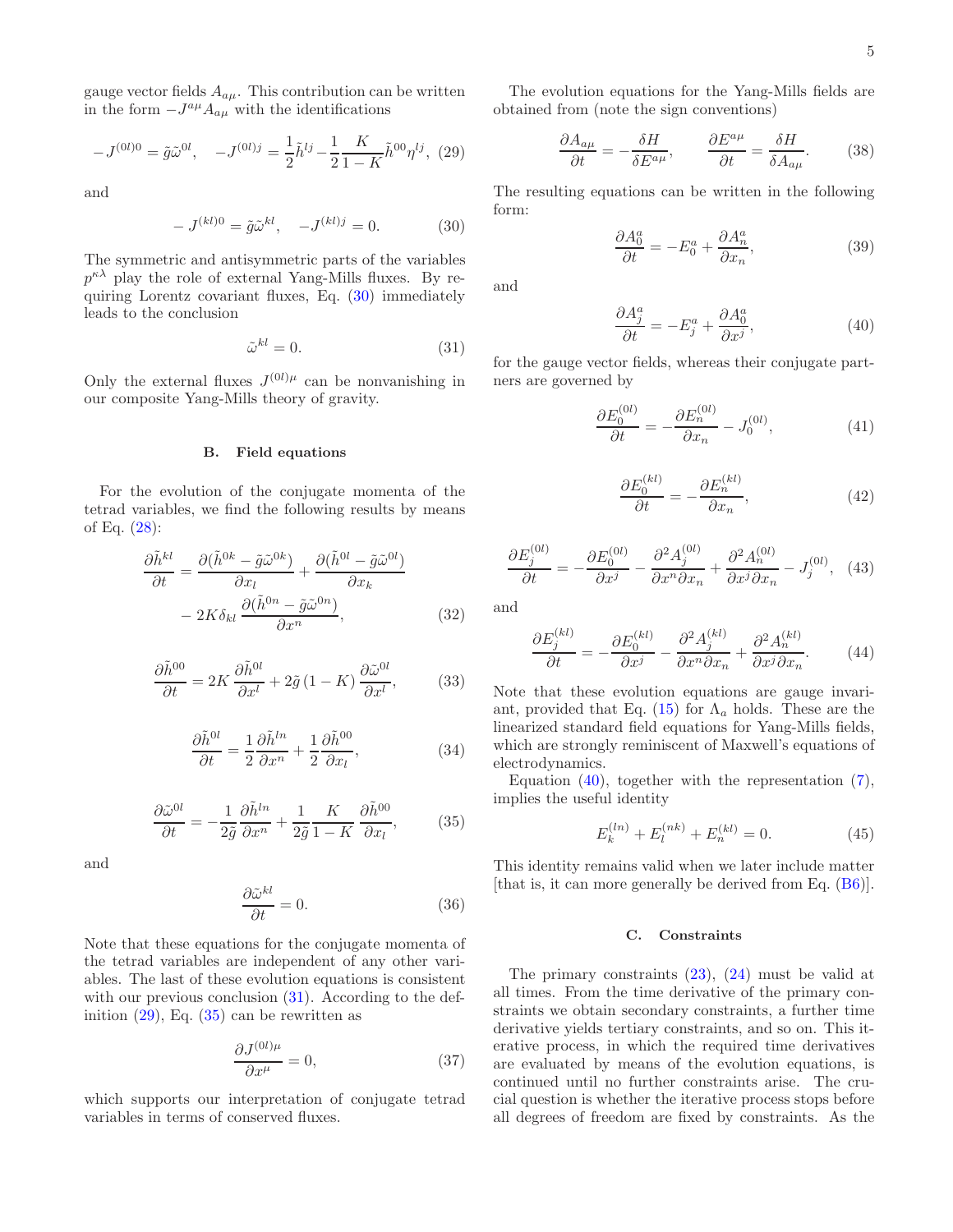introduction revealed that, in the canonical Hamiltonian formulation of composite gravity, we are dealing with 80 fields, we need around 75 constraints to obtain an appropriate number of degrees of freedom for a theory of gravity.

The secondary constraints obtained as the time derivatives of the primary constraints can be formulated nicely in terms of Yang-Mills variables,

<span id="page-5-3"></span>
$$
E_j^{(kl)} = \frac{\partial A_l^{(0j)}}{\partial x^k} - \frac{\partial A_k^{(0j)}}{\partial x^l},\tag{46}
$$

<span id="page-5-4"></span>
$$
E_k^{(0l)} = E_l^{(0k)},\t\t(47)
$$

and the tertiary constraints are subsequently obtained as

<span id="page-5-5"></span>
$$
\frac{\partial E_0^{(kl)}}{\partial x^j} - \frac{\partial E_l^{(0j)}}{\partial x^k} + \frac{\partial E_k^{(0j)}}{\partial x^l} = \frac{\partial}{\partial x_n} \left( \frac{\partial A_n^{(kl)}}{\partial x^j} - \frac{\partial A_j^{(kl)}}{\partial x^n} \right),\tag{48}
$$

<span id="page-5-6"></span>
$$
\frac{\partial E_0^{(0l)}}{\partial x_k} - \frac{\partial E_0^{(0k)}}{\partial x_l} = \frac{\partial E_n^{(kl)}}{\partial x_n}.\tag{49}
$$

The latter constraint has been simplified by means of the identity [\(45\)](#page-4-5). Note that these tertiary constraints can be used to rewrite the evolution equations  $(42)$  and  $(44)$  as

$$
\frac{\partial E_0^{(kl)}}{\partial t} = \frac{\partial E_0^{(0k)}}{\partial x^l} - \frac{\partial E_0^{(0l)}}{\partial x^k},\tag{50}
$$

and

$$
\frac{\partial E_j^{(kl)}}{\partial t} = \frac{\partial E_k^{(0j)}}{\partial x^l} - \frac{\partial E_l^{(0j)}}{\partial x^k}.\tag{51}
$$

Up to this point, the variables  $p^{\kappa \lambda}$  do not appear in the constraints. From now on, only the variables  $p^{\kappa \lambda}$  occur in the constraints. In the next round, we find

<span id="page-5-0"></span>
$$
\frac{\partial J^{(0lj)}\partial x_k}{\partial x_k} - \frac{\partial J^{(0k)j}}{\partial x_l} = 0,\tag{52}
$$

<span id="page-5-1"></span>
$$
\frac{\partial J^{(0l)0}}{\partial x_k} - \frac{\partial J^{(0k)0}}{\partial x_l} = 0.
$$
 (53)

As we assume that, in the absence of matter, the external fluxes [\(29\)](#page-4-2) vanish, these last conditions are satisfied trivially so that the hierarchy of constraints ends at this point.

We have arrived at a total of  $4 \times 12 = 48$  constraints resulting from the composition rule, supplemented by the three constraints  $(31)$  so that the total is 51. All these constraints are gauge invariant. This is a consequence of the fact that the composition rule is designed such that the four-vector fields  $A_{a\nu}$  possess the proper gauge transformation behavior  $(11)$  and all the evolution equations are gauge invariant. We eventually argue in favor of the

16 constraints  $p^{\kappa\lambda} = 0$  (or  $\tilde{h}^{\kappa\lambda} = \tilde{\omega}^{\kappa\lambda} = 0$ ), which would replace the 15 constraints  $(31)$ ,  $(52)$ ,  $(53)$  and actually increase the count by one.

In a Yang-Mills theory, half of the degrees of freedom can be eliminated by gauge constraints (roughly speaking, the four-vector potentials have only transverse components, no longitudinal or temporal ones). In our case, we have 24 gauge constraints, which brings us to a total of 75 (or 76) constraints for our 80 fields. It is quite remarkable that just a few of the 80 degrees of freedom survive, as we would expect for a theory of gravity.

### <span id="page-5-7"></span>D. Compact form of theory

The goal of this subsection is to find a closed set of differential equations for the tetrad variables. To reach this goal it is important to express all the Yang-Mills variables in terms of the tetrad variables. For the vector fields  $A_{a\mu}$ , the desired expression is given by the composi-tion rule [\(7\)](#page-2-1). Their conjugates  $E^{a\mu}$  can then be extracted from the evolution equations [\(39\)](#page-4-8), [\(40\)](#page-4-4) (see Appendix [B](#page-13-1) for a summary of the resulting expressions).

As we have already recognized  $J^{(0l)\mu} = 0 = \tilde{\omega}^{kl}$ , Eqs.  $(32)$ – $(36)$  imply that all conjugate tetrad variables must be constant and can be assumed to be zero,

<span id="page-5-2"></span>
$$
p^{\kappa \lambda} = 0. \tag{54}
$$

This is a very desirable condition for the natural canonical Hamiltonian approach to composite theories. As the conjugate momenta  $p^{\kappa \lambda}$  appear linearly in the Hamiltonian [\(27\)](#page-3-7), they lead to an unbounded Hamiltonian and consequently to the famous risk of instabilities in higher derivative theories  $[21, 22]$  $[21, 22]$  $[21, 22]$ . Avoiding such instabilities is an important topic, in particular, in alternative theories of gravity  $[27-34]$ . The constraints  $(54)$  provide the most obvious way of eliminating instabilities in the canonical Hamiltonian approach to composite higher derivative theories, which differs from the usual Ostrogradsky approach [\[3,](#page-15-2) [4](#page-15-3)]. Moreover, this constraint implies that we have to solve the original Yang-Mills equations without any modification. In other words, the composite theory simply selects solutions of the Yang-Mills theory based on the Lorentz group to obtain the composite theory of gravity. This insight provides a more direct argument for the stability of solutions. Note that the large number of constraints and the small number of remaining degrees of freedom indicates that the composite theory is highly selective.

From Eq.  $(44)$  we obtain

<span id="page-5-8"></span>
$$
\frac{\partial^2 h_{kl}}{\partial x_\mu \partial x^\mu} = \frac{\partial^2 f}{\partial x^k \partial x^l},\tag{55}
$$

where the unknown function  $f$  results from integration, and similarly Eq. [\(42\)](#page-4-6) gives

$$
\frac{\partial^2 h_{0l}}{\partial x_n \partial x^n} = \frac{\partial f_0}{\partial x^l}.
$$
\n(56)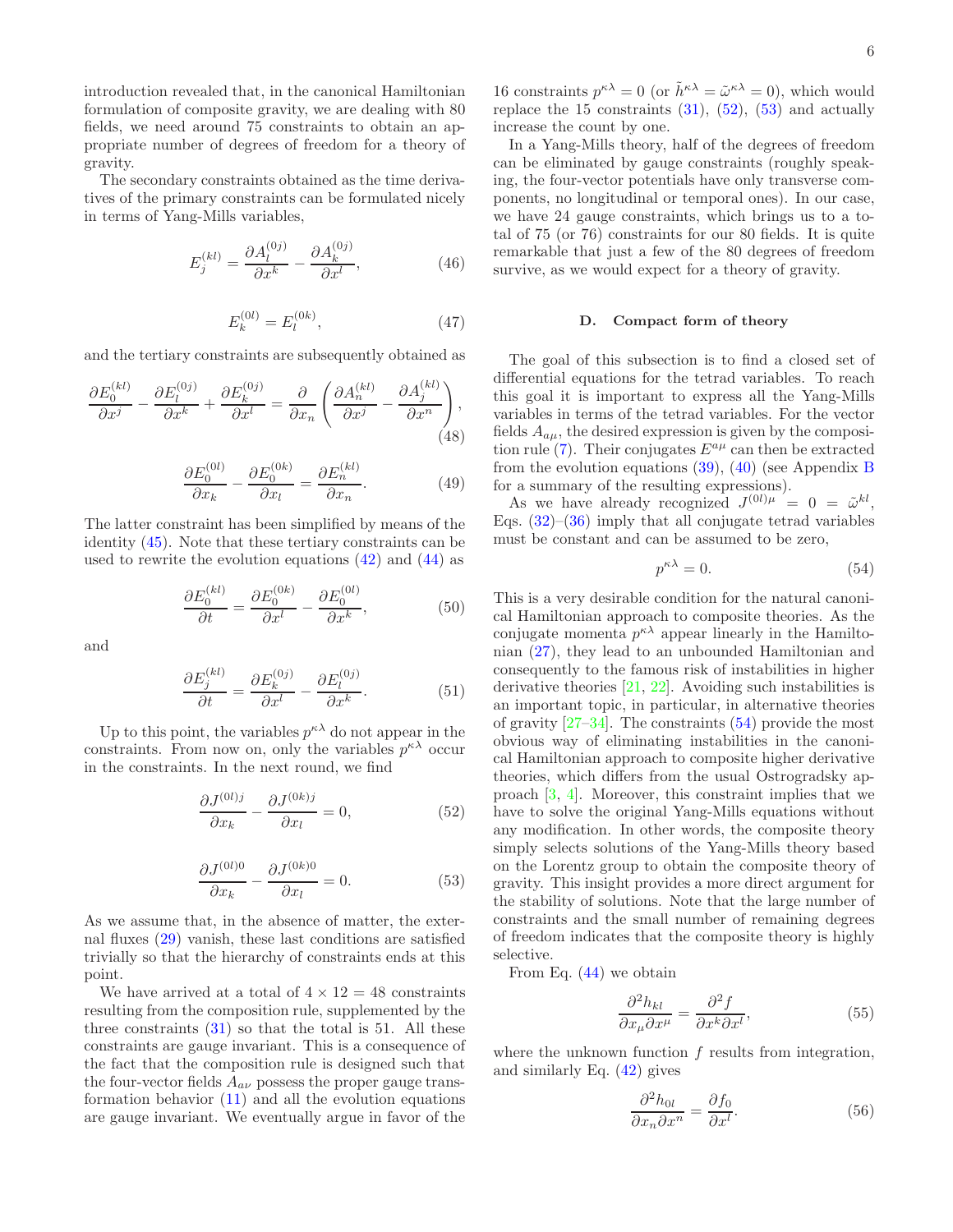Equations [\(41\)](#page-4-11) and [\(43\)](#page-4-12) provide further integrability conditions that can be exploited in a similar manner. Consolidating all the results, we get the following compact formula summarizing the linear version of the composite theory of pure gravity on the level of tetrad variables,

<span id="page-6-2"></span>
$$
\frac{\partial^2 h_{\mu\nu}}{\partial x_\lambda \partial x^\lambda} = \frac{\partial^2 f}{\partial x^\mu \partial x^\nu},\tag{57}
$$

possibly after a minor redefinition of f.

An interesting feature of these field equations is that the function  $f$ , which results from integration, needs to be determined simultaneously with the solutions  $h_{\mu\nu}$ . We arrive at a set of second-order differential equations because higher derivative equations play the role of integrability conditions. The coupling constant  $\tilde{g}$  does not occur in these equations. Possible antisymmetric contributions to the tetrad variables are governed by the wave equations [\(16\)](#page-2-9), and all conjugate momenta of the tetrad variables must vanish according to Eq. [\(54\)](#page-5-2).

### E. Comparison to general relativity

Einstein's field equation for pure gravity in the weakfield approximation to general relativity is given by a vanishing curvature tensor [see Eq. [\(A18\)](#page-13-2)],

<span id="page-6-1"></span>
$$
\frac{\partial^2 h_{\mu\nu}}{\partial x_\lambda \partial x^\lambda} - \frac{\partial^2 h^\lambda_{\ \mu}}{\partial x^\lambda \partial x^\nu} - \frac{\partial^2 h^\lambda_{\ \nu}}{\partial x^\mu \partial x^\lambda} + \frac{\partial^2 h^\lambda_{\ \lambda}}{\partial x^\mu \partial x^\nu} = 0. \tag{58}
$$

It is important to note that the coordinates  $x^{\mu}$  in general relativity are not associated with an underlying Minkowski space so that these field equations can be simplified by suitable general coordinate transformations. If we impose the same coordinate conditions [\(19\)](#page-3-1) as used in composite gravity, the field equations [\(58\)](#page-6-1) of linearized general relativity simplify to

$$
\frac{\partial^2 h_{\mu\nu}}{\partial x_\lambda \partial x^\lambda} = (2K - 1) \frac{\partial^2 h^\lambda}{\partial x^\mu \partial x^\nu}.
$$
 (59)

This equation coincides with Eq. [\(57\)](#page-6-2) for composite gravity for  $f = (2K - 1)h^{\lambda}$ . It becomes particularly simple for harmonic coordinates with  $K = 1/2$ , which may be pictured as nearly Minkowskian (see, e.g., pp. 163 and 254 of [\[35](#page-16-1)]).

As in general relativity, the solutions for the deviatoric metric  $h_{\mu\nu}$  in harmonic coordinates can assume all kinds of polarization states, including longitudinal and temporal components. The actual polarization of gravitational waves depends on the nature of their source (typically binary systems of two black holes, two neutron stars, or a black hole and a neutron star during their in-spiral or merger phases).

# <span id="page-6-7"></span>F. Static isotropic solution

To find the static isotropic solution for the weak-field approximation to composite gravity for the coordinate conditions [\(19\)](#page-3-1), we start from the general ansatz

$$
h_{00} = \bar{\beta}(r), \quad h_{kl} = \bar{\alpha}(r)\delta_{kl} + \bar{\xi}(r)\frac{x_k x_l}{r^2}, \quad h_{0k} = h_{k0} = 0,
$$
  
(60)  
with  $r = (x_1^2 + x_2^2 + x_3^2)^{1/2}$ . The coordinate conditions

3 [\(19\)](#page-3-1) become

<span id="page-6-4"></span>
$$
r[(3K-1)\bar{\alpha}' - K\bar{\beta}' + (K-1)\bar{\xi}'] = 2\bar{\xi}.
$$
 (61)

A prime on a function of  $r$  indicates the derivative with respect to  $r$ .

We assume that also  $f$  in Eq.  $(57)$  is static and isotropic. With  $f = f(r)$ , Eq. [\(57\)](#page-6-2) leads to two equations,

<span id="page-6-3"></span>
$$
r^2 \bar{\beta}^{\prime\prime} + 2r \bar{\beta}^{\prime} = 0,\tag{62}
$$

and

<span id="page-6-5"></span>
$$
\frac{x_k x_l}{r^2} \left( r^2 \bar{\xi}'' + 2r \bar{\xi}' - 6\bar{\xi} - r^2 f'' + rf' \right) =
$$
  

$$
\delta_{kl} \left( rf' - 2\bar{\xi} - r^2 \bar{\alpha}'' - 2r \bar{\alpha}' \right), \quad (63)
$$

where each side of the latter equation must vanish separately.

All these equations are of the equidimensional type, that is, in each term there are as many factors of  $r$  as there are derivatives with respect to  $r$ , suggesting simple power-law solutions. Equation [\(62\)](#page-6-3) implies  $\bar{\beta}' \propto r^{-2}$  and we hence write

<span id="page-6-8"></span>
$$
\bar{\beta}(r) = 2\frac{r_0}{r},\tag{64}
$$

where  $r_0$  is a constant length scale and a possible additive constant has been omitted to obtain asymptotic Minkowskian behavior. Equation [\(61\)](#page-6-4) suggests that  $\bar{\alpha}$ has the same power-law decay, so that the right-hand side of Eq. [\(63\)](#page-6-5) implies  $rf' = 2\overline{\xi}$ . Equation [\(61\)](#page-6-4) provides a relation among prefactors, so that we can write

<span id="page-6-6"></span>
$$
\bar{\alpha}(r) = \frac{\bar{c}}{1 - K} \frac{r_0}{r}, \qquad \bar{\xi}(r) = \frac{\bar{c} - (3\bar{c} - 2)K - 2K^2}{1 - K^2} \frac{r_0}{r}.
$$
\n(65)

Consistency with general relativity, which implies a vanishing curvature tensor, requires  $\bar{c} = 1$ . The condition  $\bar{c}=1$  is not predicted by the weak-field approximation of pure composite gravity, but it arises naturally in the full, nonlinear theory or from a suitable coupling to matter (see Section [IV E](#page-9-0) below).

# <span id="page-6-0"></span>IV. COUPLING OF FIELD TO MATTER

Of course, we cannot really appreciate a theory of the gravitational field without coupling it to matter. On the one hand, we want to understand the gravitational field generated by matter, say for calculating the parameters  $\bar{c}$  and  $r_0$  in the solution given in Eq. [\(65\)](#page-6-6). On the other hand, we want to understand the motion of matter in a gravitational field.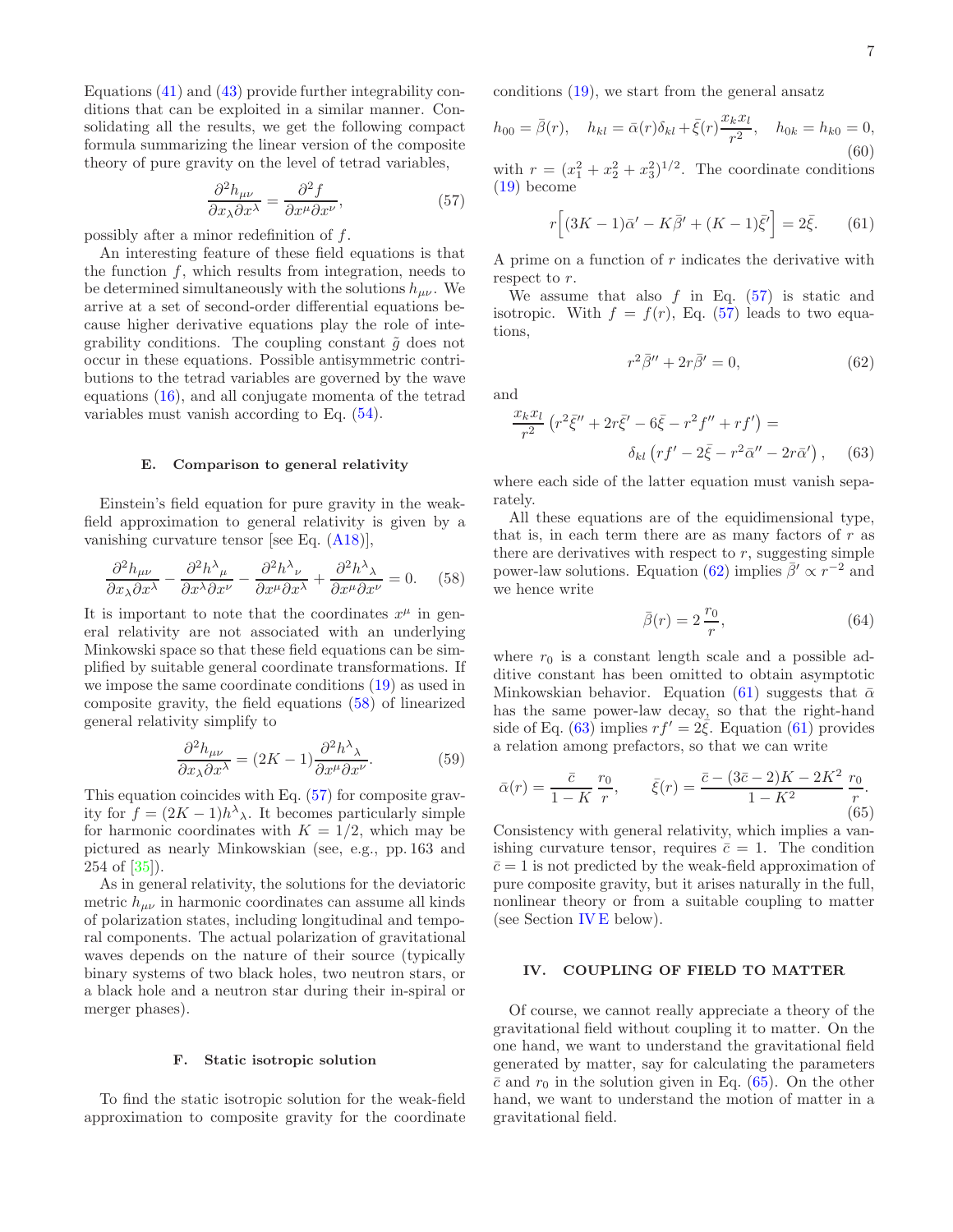The most convenient options for describing matter are given by point particle mechanics or hydrodynamics. We here consider a single point particle either generating a gravitational field or moving in a gravitational field.

### A. Particle in a gravitational field

As a starting point for discussing particle motion in a weak gravitational field, we use the first-order expansion of the standard Hamiltonian,

<span id="page-7-0"></span>
$$
H_{\rm m} = \gamma m - \frac{1}{2\gamma m} p_{\mu} p_{\nu} h^{\mu\nu},\tag{66}
$$

where m is the rest mass of the particle,  $h^{\mu\nu}$  depends on the particle position  $x^j$ , the particle momentum is given by  $p_j$ , and we define  $-p_0 = p^0 = m\gamma$ , where

$$
\gamma = \left[1 + \left(\frac{p}{m}\right)^2\right]^{\frac{1}{2}},\tag{67}
$$

is a function of the spatial components  $p_i$  of the particle momentum. When a higher order definition of  $p^0$  is required, one should use  $p^0 = H_m$ , where Eq. [\(66\)](#page-7-0) provides the first-order result in  $h^{\mu\nu}$ . The lowest-order energymomentum tensor is given by (see, e.g., Eq. (2.8.4) of [\[35\]](#page-16-1))

$$
T_{\mu\nu} = -2\frac{\delta H_{\rm m}}{\delta h^{\mu\nu}} = \frac{p_{\mu}p_{\nu}}{\gamma m} \delta^3(\mathbf{x} - \mathbf{x}(t))
$$

$$
= \gamma m \frac{dx_{\mu}}{dt} \frac{dx_{\nu}}{dt} \delta^3(\mathbf{x} - \mathbf{x}(t)), \tag{68}
$$

where the lowest-order result  $p_i = m\gamma dx_i/dt$  has been used. The evolution equation  $dp_j/dt = 0$  for a free particle in the absence of gravity leads to the result

$$
\frac{\partial T_{\mu\nu}}{\partial t} = -\frac{\partial T_{\mu\nu}}{\partial x^j} \frac{dx^j}{dt} = \frac{p_j}{p_0} \frac{\partial T_{\mu\nu}}{\partial x^j},\tag{69}
$$

from which, for  $\nu = 0$ , we obtain energy-momentum conservation in the form

<span id="page-7-5"></span>
$$
\frac{\partial T^{\mu\nu}}{\partial x^{\nu}} = 0.
$$
 (70)

By construction, the Hamiltonian [\(66\)](#page-7-0) leads to geodesic motion in a weak field. The potential distortion of geodesic motion by further couplings between matter and field is explored in Section [IV G](#page-10-0) below.

### B. Hamiltonian for coupling field and matter

The occurrence of  $h^{\mu\nu}$  in the Hamiltonian [\(66\)](#page-7-0) already implies a coupling of field and matter. It leads to geodesic motion in the given field  $h^{\mu\nu}$ , but it does not provide meaningful field equations for determining gravitational fields. For that purpose we need to couple the Yang-Mills field to the energy-momentum tensor of matter. In

| Quantities                                                                     | Dimensions     |
|--------------------------------------------------------------------------------|----------------|
| $g_{\mu\nu}, b^{\kappa}{}_{\mu}, h_{\mu\nu}, \omega_{\mu\nu}, \Lambda_{\rm E}$ |                |
| $A^a_\nu$ , H                                                                  | $L^{-1}$       |
| $E^a_\nu, B^a_\nu, F^a_{\mu\nu}, R^{\mu\nu}$                                   | $L^{-2}$       |
| $p^{\kappa\lambda}, \tilde{h}^{\kappa\lambda}, \tilde{\omega}^{\kappa\lambda}$ | $L^{-3}$       |
| $V_{\kappa\lambda}$                                                            | $\overline{M}$ |
| $T_{\mu\nu}$                                                                   | $L^{-3}M$      |
| $G, G_1, G_2$                                                                  | $LM^{-1}$      |

<span id="page-7-1"></span>TABLE II. Dimensions of various quantities in terms of length  $(L)$  and mass  $(M)$  for  $c = 1$ .

Appendix [A,](#page-12-0) the details of the coupling are discussed in a Lagrangian setting, and the following Hamiltonian for the coupling is obtained,

<span id="page-7-2"></span>
$$
H_{\rm YM/m} = \int \left( F_{jn}^{(\lambda n)} C^j \lambda - E_j^{(\lambda j)} C^0 \lambda - E_j^{(0 l)} C^j \iota \right) d^3 x,
$$
\n(71)

with

<span id="page-7-4"></span>
$$
C_{\mu\nu} = G_1 \mathring{T}_{\mu\nu} + G_2 \eta_{\mu\nu} T^{\lambda}{}_{\lambda},\tag{72}
$$

where  $\tilde{T}_{\mu\nu}$  is the traceless part of the energy-momentum tensor of matter defined in Eq.  $(A10)$  and the coefficients  $G_1, G_2$  must have the same dimensions as Newton's con-stant G (cf. Table [II\)](#page-7-1). The concrete values of  $G_1, G_2$  can only be chosen once we have elaborated all the equations for gravitational fields coupled to matter.

The Lagrangian associated with the Hamiltonian [\(71\)](#page-7-2) for the coupling of the Yang-Mills field to matter has previously been proposed in Eqs. (51) and (52) of [\[2\]](#page-15-1). We here introduce an additional coupling of the tetrad field to matter,

<span id="page-7-3"></span>
$$
H_{t/m} = \int V_{\kappa\lambda} p^{\kappa\lambda} d^3 x,\tag{73}
$$

where, for the linearized theory,  $V_{\kappa\lambda}$  can be assumed to be a symmetric tensor to be constructed from the energymomentum tensor of matter (more precisely, the time derivative of  $V_{\kappa\lambda}$  turns out to be a tensor; the defining equations and more insight into the role of the indices are provided in Section [IV D\)](#page-9-1). The idea behind this additional coupling is as follows. In the absence of matter, the composite theory selects solutions from a pure Yang-Mills theory, which is a consequence of the vanishing conjugate momenta  $p^{\kappa\lambda}$  of the tetrad variables established in Eq.  $(54)$ . In the presence of matter, it is more natural to select solutions of the Yang-Mills theory with suitable external fluxes, so that the conjugate momenta  $p^{\kappa\lambda}$  should no longer be expected to vanish. Use of the separate Hamiltonian [\(73\)](#page-7-3) in addition to the previously suggested coupling mechanism [\(71\)](#page-7-2) allows us to find a consistently tuned coupling of both Yang-Mills and tetrad fields to matter. Note that the "general wisdom" about the possibilities of coupling gravity to matter [\[36](#page-16-2)– [38](#page-16-3)] is not beyond all doubt [\[39\]](#page-16-4) and, in the context of composite theories, this coupling can be even richer.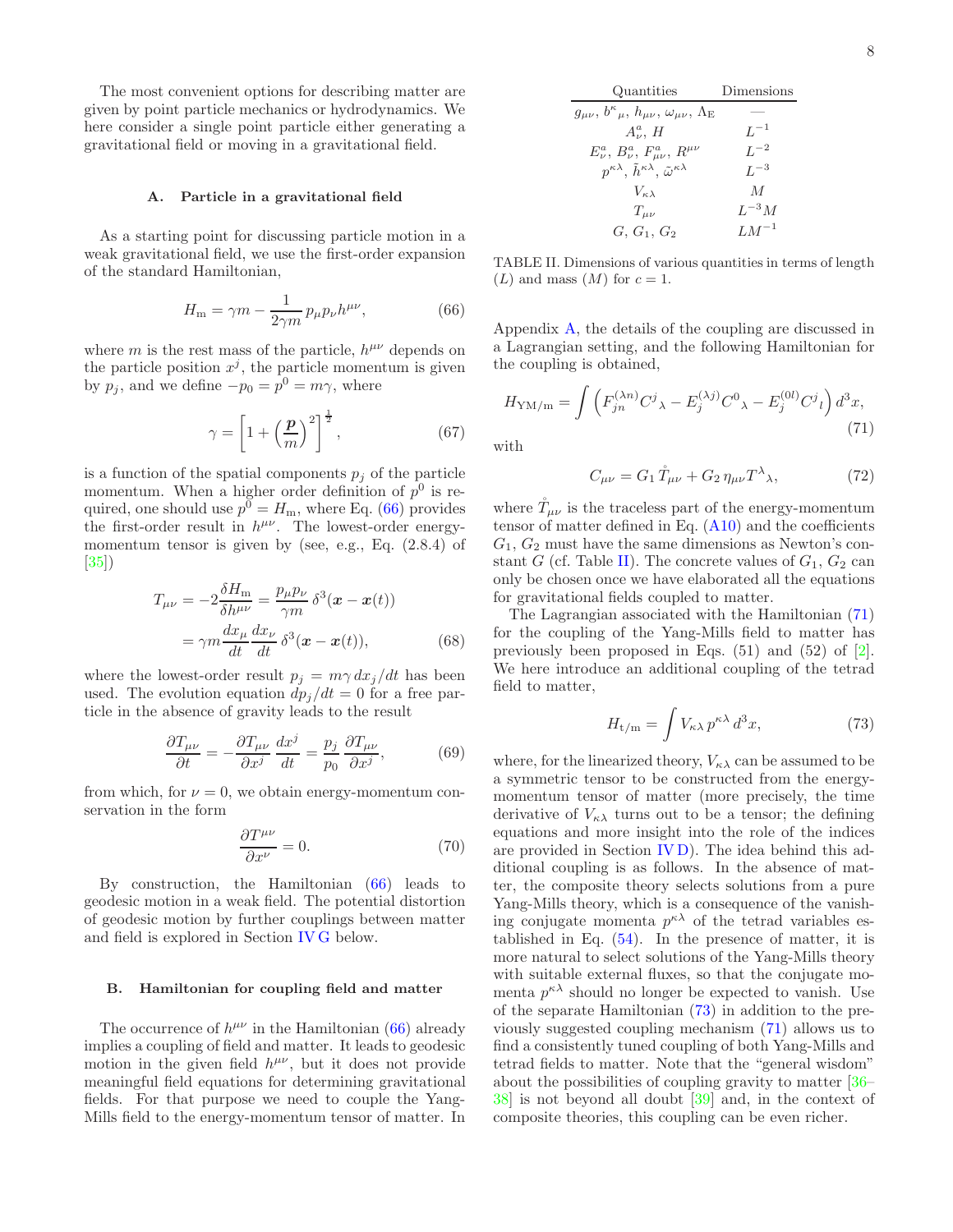For obtaining the composite theory of gravity in the presence of matter, we would like to add the Hamiltonians  $H_{\text{YM/m}}$ ,  $H_{\text{t/m}}$  and  $H_{\text{m}}$  introducing the coupling of field and matter to the Hamiltonian [\(25\)](#page-3-8) of pure gravity. However, there is a problem. With the help of Table [II,](#page-7-1) we realize that the Hamiltonian  $(25)$  has dimension of length<sup>-1</sup>, and so does the Hamiltonian  $H_{\text{YM/m}}$  defined in Eq. [\(71\)](#page-7-2). The dimensions of the Hamiltonian  $H_{t/m}$  defined in Eq. [\(73\)](#page-7-3) can still be adjusted by the definition of  $V_{\kappa\lambda}$ . However, the Hamiltonian  $H_{\rm m}$  defined in Eq. [\(66\)](#page-7-0) has dimensions of mass, which is what we actually expect for a Hamiltonian when using the speed of light as the unit for velocities  $(c = 1)$ .

As the mismatch in dimensions can be regarded as an action factor, it seems natural to multiply  $H_{\rm YM}$  +  $H_{\text{YM/t}} + H_{\text{YM/m}}$  by Planck's constant  $\hbar$ . We do that implicitly by using  $\hbar$  as the unit of action ( $\hbar = 1$ ), thus eliminating the dimensional mismatch. However, this choice of units implies that, in  $H_{\text{YM}} + H_{\text{YM/t}}$ , we actually deal with the energy of gravitational field quanta, which is clearly not the most appropriate energy scale when we usually consider problems involving gravity. We hence introduce a very small dimensionless parameter  $\Lambda_{\rm E}$  to scale down the typical energy associated with gravitationally interacting masses to the level of graviton energies,

<span id="page-8-9"></span>
$$
H = H_{\rm YM} + H_{\rm YM/t} + H_{\rm YM/m} + \Lambda_{\rm E}(H_{\rm t/m} + H_{\rm m}). \tag{74}
$$

In the Lagrangian formulation in Eq.  $(52)$  of  $[2]$ , it can be recognized that  $\Lambda_{\rm E}$  plays the role of a dimensionless cosmological constant in general relativity. We hence write

$$
\Lambda_{\mathcal{E}} = \left(\frac{\ell_{\mathcal{P}}}{D}\right)^2,\tag{75}
$$

where  $\ell_{\rm p} = \sqrt{\hbar G/c^3} = \sqrt{G}$  is the Planck length and D is the diameter of the observable universe. This parameter  $\Lambda_{\rm E}$  can be estimated to be of the order of 10<sup>-124</sup>. It is interesting to note that even our formulation of classical gravity requires an action constant. A similar situation arises in formulating the entropy of a classical ideal gas, indicating that a deeper understanding of an ideal gas requires quantum theory. The same conclusion may be true for a deeper understanding of gravity.

## C. Modified field equations

In the presence of matter, the dynamic aspects of the composition rule [\(7\)](#page-2-1) are affected by the Hamiltonian  $H_{t/m}$ , but not its static aspects. In other words, the primary constraints are unchanged whereas the evolution equations for the tetrad variables get modified. As  $V_{\kappa\lambda}$ is assumed to be symmetric, only the evolution equations [\(17\)](#page-2-6), [\(20\)](#page-3-2) and [\(21\)](#page-3-9) for  $h_{\kappa\lambda}$  get changed,

<span id="page-8-6"></span>
$$
\frac{\partial h_{kl}}{\partial t} = \frac{1}{2} \left( \frac{\partial h_{0l}}{\partial x^k} + \frac{\partial h_{0k}}{\partial x^l} \right) + A_{(0k)l} + A_{(0l)k} \n- \frac{1}{2\tilde{g}} \left( \frac{\partial \omega_{0l}}{\partial x^k} + \frac{\partial \omega_{0k}}{\partial x^l} \right) + 2\Lambda_E V_{kl},
$$
\n(76)

<span id="page-8-0"></span>
$$
\frac{\partial h_{0l}}{\partial t} = \frac{\partial h_{ln}}{\partial x_n} - K \frac{\partial h^{\nu}{}_{\nu}}{\partial x^l} + 2\Lambda_{\rm E} V_{0l},\tag{77}
$$

and

<span id="page-8-1"></span>
$$
\frac{\partial h_{00}}{\partial t} = \frac{\partial h_{0l}}{\partial x_l} - \frac{K}{1 - K} \left[ 2A_{(0l)l} - \frac{1}{\tilde{g}} \frac{\partial \omega_{0l}}{\partial x_l} \right] + 2\Lambda_{\rm E} V_{00}. \tag{78}
$$

Equations [\(77\)](#page-8-0) and [\(78\)](#page-8-1) imply a tiny modification of the coordinate conditions [\(19\)](#page-3-1).

The Hamiltonian  $H_{\text{YM/m}}$  given in Eq. [\(71\)](#page-7-2) depends only on the spatial components of the Yang-Mills fields, so that the evolution equations [\(39\)](#page-4-8), [\(41\)](#page-4-11) and [\(42\)](#page-4-6) for the temporal components of the Yang-Mills fields remain unaffected. Equation [\(40\)](#page-4-4) gets modified to

<span id="page-8-2"></span>
$$
\frac{\partial A_j^{(0l)}}{\partial t} = -E_j^{(0l)} + \frac{\partial A_0^{(0l)}}{\partial x^j} - C_{jl} + \delta_{jl} C_{00},\tag{79}
$$

and

<span id="page-8-3"></span>
$$
\frac{\partial A_j^{(kl)}}{\partial t} = -E_j^{(kl)} + \frac{\partial A_0^{(kl)}}{\partial x^j} + \delta_{jk} C_{0l} - \delta_{jl} C_{0k}.\tag{80}
$$

whereas Eqs.  $(43)$  and  $(44)$  become

<span id="page-8-8"></span>
$$
\frac{\partial E_j^{(0l)}}{\partial t} = -\frac{\partial E_0^{(0l)}}{\partial x^j} - \frac{\partial^2 A_j^{(0l)}}{\partial x^n \partial x_n} + \frac{\partial^2 A_n^{(0l)}}{\partial x^j \partial x_n} - J_j^{(0l)} \n- \frac{\partial C_{j0}}{\partial x_l} + \delta_{jl} \frac{\partial C_{n0}}{\partial x_n},
$$
\n(81)

and

<span id="page-8-7"></span>
$$
\frac{\partial E_j^{(kl)}}{\partial t} = -\frac{\partial E_0^{(kl)}}{\partial x^j} - \frac{\partial^2 A_j^{(kl)}}{\partial x^n \partial x_n} + \frac{\partial^2 A_n^{(kl)}}{\partial x^j \partial x_n} + \frac{\partial C_{jk}}{\partial x^l} - \frac{\partial C_{jl}}{\partial x^k} + \delta_{jk} \frac{\partial C_{nl}}{\partial x_n} - \delta_{jl} \frac{\partial C_{nk}}{\partial x_n}.
$$
(82)

The fact that  $C_{\mu\nu}$  occurs in Eqs. [\(79\)](#page-8-2) and [\(80\)](#page-8-3) for the gauge vector fields underlines that the coupling of the stress tensor to the workhorse theory of composite gravity does not happen via the usual flux mechanism for Yang-Mills theories.

The occurrence of  $h^{\mu\nu}$  in Eq. [\(66\)](#page-7-0) implies that the evolution equations  $(32)$ – $(34)$  for the symmetrized conjugate momenta  $\tilde{h}^{\kappa\lambda}$  get modified, too. We find

<span id="page-8-4"></span>
$$
\frac{\partial \tilde{h}^{kl}}{\partial t} = \frac{\partial (\tilde{h}^{0k} - \tilde{g}\tilde{\omega}^{0k})}{\partial x_l} + \frac{\partial (\tilde{h}^{0l} - \tilde{g}\tilde{\omega}^{0l})}{\partial x_k} \n- 2K\delta_{kl} \frac{\partial (\tilde{h}^{0n} - \tilde{g}\tilde{\omega}^{0n})}{\partial x^n} + 2\Lambda_E T^{kl},
$$
\n(83)

<span id="page-8-5"></span> $\partial \tilde{h}^{00}$ 

and

$$
\frac{\tilde{h}^{00}}{\partial t} = 2K \frac{\partial \tilde{h}^{0l}}{\partial x^l} + 2\tilde{g} (1 - K) \frac{\partial \tilde{\omega}^{0l}}{\partial x^l} + 2\Lambda_{\rm E} T^{00}, \quad (84)
$$

$$
\frac{\partial \tilde{h}^{0l}}{\partial t} = \frac{1}{2} \frac{\partial \tilde{h}^{ln}}{\partial x^n} + \frac{1}{2} \frac{\partial \tilde{h}^{00}}{\partial x_l} + 2\Lambda_{\mathcal{E}} T^{0l}.
$$
 (85)

 $(84)$ 

The occurrence of the energy-momentum tensor in Eqs.  $(83)$ – $(84)$  is a very important qualitative modification. As anticipated, the conjugate momenta of the tetrad variables do not vanish in the presence of matter. Remember, however, that the dimensionless parameter  $\Lambda_{\rm E}$  is extremely small.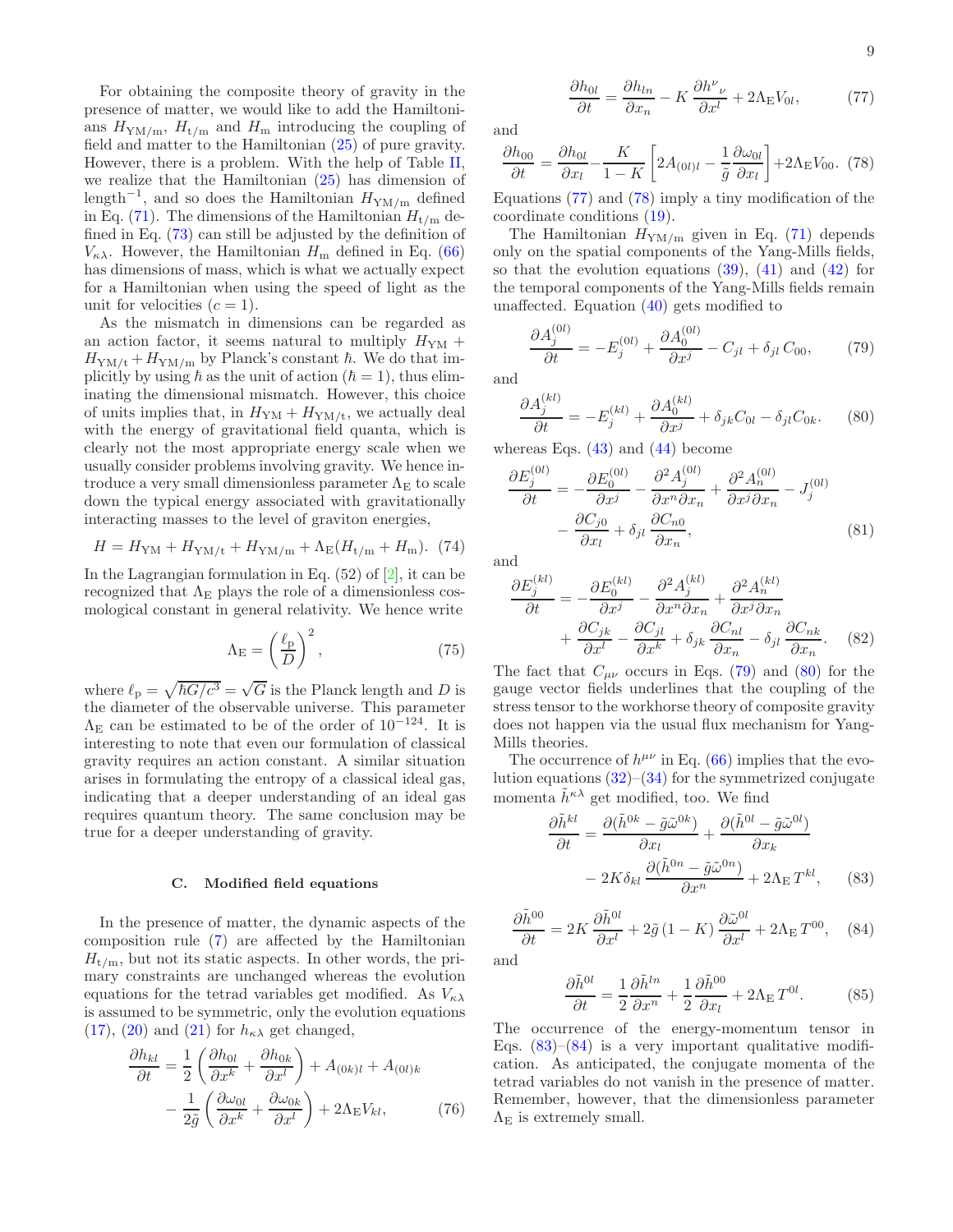# <span id="page-9-1"></span>D. Modified constraints

In the presence of matter, the primary constraints [\(23\)](#page-3-4) and [\(24\)](#page-3-5) remain unchanged. The secondary constraints [\(46\)](#page-5-3) change to

$$
E_j^{(kl)} = \frac{\partial A_l^{(0j)}}{\partial x^k} - \frac{\partial A_k^{(0j)}}{\partial x^l} - \Lambda_{\rm E} \left( \frac{\partial V_{jl}}{\partial x^k} - \frac{\partial V_{jk}}{\partial x^l} \right) + \delta_{jk} C_{0l} - \delta_{jl} C_{0k}, \qquad (86)
$$

whereas Eq.  $(47)$  becomes

$$
E_k^{(0l)} - E_l^{(0k)} = \Lambda_{\rm E} \left( \frac{\partial V_{0l}}{\partial x^k} - \frac{\partial V_{0k}}{\partial x^l} \right). \tag{87}
$$

The tertiary constraints [\(48\)](#page-5-5) become

$$
\frac{\partial E_0^{(kl)}}{\partial x^j} - \frac{\partial E_l^{(0j)}}{\partial x^k} + \frac{\partial E_k^{(0j)}}{\partial x^l} = \frac{\partial}{\partial x_n} \left( \frac{\partial A_n^{(kl)}}{\partial x^j} - \frac{\partial A_j^{(kl)}}{\partial x^n} \right) \n+ \Lambda_E \frac{\partial}{\partial t} \left( \frac{\partial V_{jl}}{\partial x^k} - \frac{\partial V_{jk}}{\partial x^l} \right) + \delta_{jk} G_1 \frac{\partial T_{00}}{\partial x^l} - \delta_{jl} G_1 \frac{\partial T_{00}}{\partial x^k},
$$
\n(88)

and Eq. [\(49\)](#page-5-6) changes to

$$
\frac{\partial E_0^{(0l)}}{\partial x_k} - \frac{\partial E_0^{(0k)}}{\partial x_l} = \frac{\partial E_n^{(kl)}}{\partial x_n} + \Lambda_E \frac{\partial}{\partial x^\mu} \left( \frac{\partial V^{\mu l}}{\partial x_k} - \frac{\partial V^{\mu k}}{\partial x_l} \right). \tag{89}
$$

Finally, the quaternary constraints [\(52\)](#page-5-0) and [\(53\)](#page-5-1) become

$$
\frac{\partial J^{(0l)j}}{\partial x_k} - \frac{\partial J^{(0k)j}}{\partial x_l} = -\Lambda_{\rm E} \frac{\partial^2}{\partial x_\mu \partial x^\mu} \left( \frac{\partial V^{jl}}{\partial x_k} - \frac{\partial V^{jk}}{\partial x_l} \right),\tag{90}
$$

and

$$
\frac{\partial J^{(0l)0}}{\partial x_k} - \frac{\partial J^{(0k)0}}{\partial x_l} = -\Lambda_{\rm E} \frac{\partial^2}{\partial x_\mu \partial x^\mu} \left( \frac{\partial V^{0l}}{\partial x_k} - \frac{\partial V^{0k}}{\partial x_l} \right). \tag{91}
$$

At this stage we have to make a proper choice of the functions  $V^{\kappa\lambda}$  in the Hamiltonian in order to avoid further constraints that would quickly make it impossible to find any solutions to the entire set of constraints. For this purpose we added a coupling of matter to the tetrad variables in addition to the more obvious coupling to the Yang-Mills variables. As a first step, we want to identify further vanishing conjugate tetrad variables because, ac-cording to Eq. [\(29\)](#page-4-2), only the variables  $\tilde{\omega}^{0l}$  and  $\tilde{h}^{kl}$  carry essential information. Careful inspection of the structure of the evolution equations suggests the following choices of vanishing variables in addition to those given in Eq. [\(31\)](#page-4-1),

$$
\tilde{h}^{00} = 0, \qquad \tilde{h}^{0l} - \tilde{g}\tilde{\omega}^{0l} = 0. \tag{92}
$$

The evolution equations for the conjugate tetrad variables then reduce to the much simpler form

<span id="page-9-3"></span>
$$
\frac{\partial \tilde{h}^{kl}}{\partial t} = 2\Lambda_{\mathcal{E}} T^{kl}, \qquad \frac{\partial \tilde{h}^{kl}}{\partial x^l} = -2\Lambda_{\mathcal{E}} T^{k0}, \qquad (93)
$$

and

<span id="page-9-4"></span>
$$
\tilde{g}\frac{\partial \tilde{\omega}^{0l}}{\partial t} = \Lambda_{\mathcal{E}} T^{0l}, \qquad \tilde{g}\frac{\partial \tilde{\omega}^{0l}}{\partial x^{l}} = -\Lambda_{\mathcal{E}} T^{00}.
$$
 (94)

Note that the consistency between the two members of each equation is guaranteed by energy-momentum conservation.

The quaternary constraints can now be satisfied if we construct  $V^{\kappa\lambda}$  by solving the Poisson equations

<span id="page-9-2"></span>
$$
J^{(0l)\nu} = -\Lambda_{\rm E} \frac{\partial^2 V^{l\nu}}{\partial x_\mu \partial x^\mu},\tag{95}
$$

where suitable initial and boundary conditions need to be imposed to find  $V^{l\nu}$ . There is no need to choose any particular form of  $V^{00}$  because, according to Eq.  $(95)$ , there is no flux component associated with it. We hence assume  $V^{00} = 0$ , unless there is any particular need to mod-ify Eq. [\(78\)](#page-8-1). Note that  $\nu$  is a four-vector index whereas l is related to the labels of the Lie algebra (more precisely,  $l$  is the label for the Lorentz boosts). Equations  $(93)$  and [\(94\)](#page-9-4) can now be written as

<span id="page-9-5"></span>
$$
\frac{\partial}{\partial t} \frac{\partial^2 V^{l\nu}}{\partial x_\mu \partial x^\mu} = T^{l\nu}, \qquad \frac{\partial}{\partial x^l} \frac{\partial^2 V^{l\nu}}{\partial x_\mu \partial x^\mu} = -T^{0\nu}.
$$
 (96)

implying that  $V^{l\nu}$  and  $H_{t/m}$  have dimensions of mass or energy  $(c = 1)$ . As announced,  $V^{l\nu}$  is determined by the energy-momentum tensor and vanishes in the absence of matter.

Note that the three derivatives in Eq. [\(96\)](#page-9-5) are required to go from the level of lowest derivatives (tetrad variables) to the level of highest derivatives (conjugate tetrad variables), with the gauge vector fields and their conjugates in between (compare, for example, Eqs. [\(76\)](#page-8-6) and [\(83\)](#page-8-4)). Note that the different numbers of derivatives occurring in the various fields are also reflected in the different powers of  $L^{-1}$  in Table [II.](#page-7-1)

In the presence of matter, the procedure for selecting among the solutions of the Yang-Mills theory with external fluxes extends the idea of composite theories. This selection criterion should provide stability instead of the vanishing conjugate momenta associated with the tetrad variables for the composite theory of pure gravity. Again, the selection is very restrictive so that the composite theory of gravity possesses only few degrees of freedom.

### <span id="page-9-0"></span>E. Compact form of theory

As in Section [III D,](#page-5-7) we would like to find a closed set of differential equations for the tetrad variables, but now in the presence of matter. Again we need to express all the Yang-Mills variables in terms of the tetrad variables. Expressions for the vector fields  $A_{a\mu}$  can be obtained from the evolution equations  $(18)$ ,  $(22)$ ,  $(76)$  and the primary constraints [\(23\)](#page-3-4). Their conjugates  $E^{a\mu}$  can then be extracted from the original evolution equation [\(39\)](#page-4-8) for the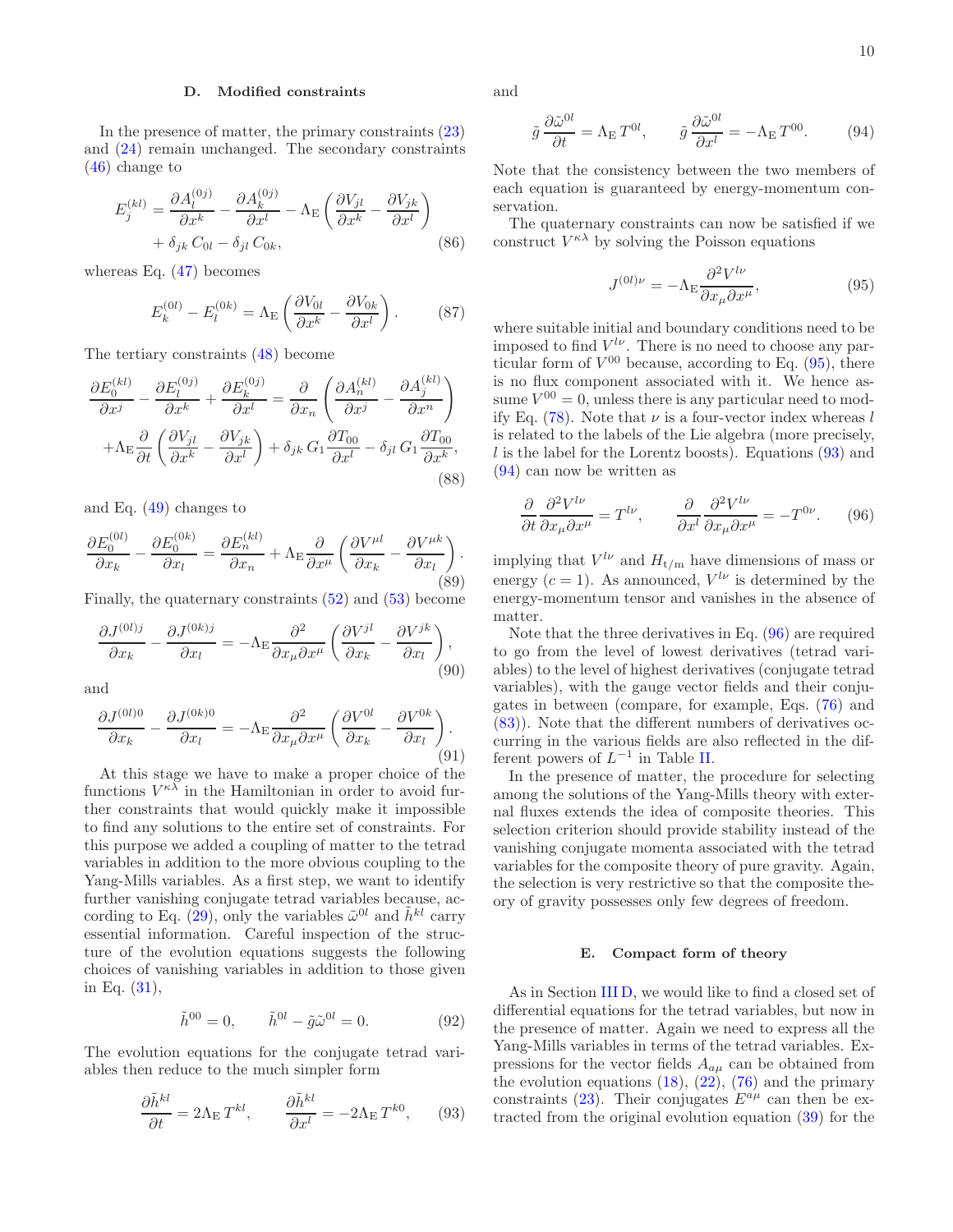temporal components and the modified equations [\(79\)](#page-8-2), [\(80\)](#page-8-3) for the spatial components of the gauge vector fields. For the convenience of the reader, the explicit representations are listed in Appendix [B.](#page-13-1) By construction, these expressions satisfy the primary constraints identically.

We only need to consider the evolution equations for the conjugate Yang-Mills fields  $E^a_\mu$  (the higher constraints can be verified in a straightforward manner). From Eq. [\(82\)](#page-8-7) we obtain

$$
\frac{\partial}{\partial x^l} \left( \frac{1}{2} \frac{\partial^2 h_{jk}}{\partial x_\mu \partial x^\mu} + C_{jk} \right) + \delta_{jk} \frac{\partial C_{l\mu}}{\partial x_\mu} = \frac{\partial}{\partial x^k} \left( \frac{1}{2} \frac{\partial^2 h_{jl}}{\partial x_\mu \partial x^\mu} + C_{jl} \right) + \delta_{jl} \frac{\partial C_{k\mu}}{\partial x_\mu}.
$$
 (97)

By using that the tensor  $T_{\mu\nu}$  in Eq. [\(72\)](#page-7-4) satisfies the energy-momentum conservation [\(70\)](#page-7-5), we obtain the following generalization of Eq.  $(55)$ ,

<span id="page-10-3"></span>
$$
\frac{1}{2} \frac{\partial^2 h_{kl}}{\partial x_\mu \partial x^\mu} + G_1 \left( T_{kl} - \frac{1}{2} T^\lambda \chi \eta_{kl} \right) + 2 G_2 T^\lambda \chi \eta_{kl} =
$$
\n
$$
\frac{1}{2} \frac{\partial^2 f}{\partial x^k \partial x^l}, \qquad (98)
$$

where the function f results from integration of the thirdorder equations. From Eq. [\(42\)](#page-4-6) we obtain another integrability condition,

<span id="page-10-1"></span>
$$
\frac{\partial}{\partial x^l} \left( \frac{1}{2} \frac{\partial^2 h_{0k}}{\partial x_\mu \partial x^\mu} + G_1 T_{0k} \right) = \frac{\partial}{\partial x^k} \left( \frac{1}{2} \frac{\partial^2 h_{0l}}{\partial x_\mu \partial x^\mu} + G_1 T_{0l} \right). \tag{99}
$$

From Eqs.  $(41)$  and  $(81)$  we obtain after using Eqs.  $(70)$ and [\(95\)](#page-9-2),

$$
\frac{\partial}{\partial x^{l}} \left[ \frac{1}{2} \frac{\partial^{2} h_{00}}{\partial x_{\mu} \partial x^{\mu}} + G_{1} \left( T_{00} - \frac{1}{2} T^{\lambda}{}_{\lambda} \eta_{00} \right) + 2 G_{2} T^{\lambda}{}_{\lambda} \eta_{00} \right] = \frac{\partial}{\partial t} \left( \frac{1}{2} \frac{\partial^{2} h_{0l}}{\partial x_{\mu} \partial x^{\mu}} + G_{1} T_{0l} \right), \quad (100)
$$

and

<span id="page-10-2"></span>
$$
\frac{\partial}{\partial t} \left[ \frac{1}{2} \frac{\partial^2 h_{jl}}{\partial x_\mu \partial x^\mu} + G_1 \left( T_{jl} - \frac{1}{2} T^\lambda \chi \eta_{jl} \right) + 2 G_2 T^\lambda \chi \eta_{jl} \right] = \frac{\partial}{\partial x^l} \left( \frac{1}{2} \frac{\partial^2 h_{0j}}{\partial x_\mu \partial x^\mu} + G_1 T_{0j} \right), \tag{101}
$$

respectively. Again, the choice  $(95)$  of  $V^{l\nu}$  is of crucial importance because it leads to further integrability conditions. Equations  $(99)$ – $(101)$  allow us to extend the differential equation [\(98\)](#page-10-3) to all components,

<span id="page-10-4"></span>
$$
\frac{1}{2} \frac{\partial^2 h_{\mu\nu}}{\partial x_\lambda \partial x^\lambda} + G_1 \left( T_{\mu\nu} - \frac{1}{2} T^\lambda{}_\lambda \eta_{\mu\nu} \right) + 2 G_2 T^\lambda{}_\lambda \eta_{kl} = \frac{1}{2} \frac{\partial^2 f}{\partial x^\mu \partial x^\nu}, \quad (102)
$$

possibly after a minor modification of f.

The compact equation  $(102)$  has a remarkable similarity with the linearized version of Einstein's field equation

 $(A6)$  with the curvature tensor  $(A18)$  in a harmonic coordinate system, provided that we choose

<span id="page-10-5"></span>
$$
G_1 = 8\pi G, \qquad G_2 = 0,\tag{103}
$$

and  $f = 0$ . The freedom of choosing the function f is the only leftover from the higher derivative nature of the theory. It gives us the remarkable possibility to mimic the local gauge degree of freedom associated with the general coordinate transformations employed to achieve the one-parameter family of coordinate conditions [\(19\)](#page-3-1), although the composite theory is defined in Minkowski space.

### F. Isotropic solution revisited

As an application of our compact equations, we consider a mass M resting at the origin, which is represented by an energy-momentum tensor  $T_{\mu\nu}$  with only one nonvanishing component,  $T_{00} = M \delta^3(\boldsymbol{x})$ . Equation [\(96\)](#page-9-5) requires nonzero components  $V^{l0}$ . A simple solution of this equation is found to be

$$
V^{l0} = \frac{M}{8\pi} \frac{x^l}{r},\tag{104}
$$

which describes a purely orientational effect. The complete list of conjugate tetrad variables is given by

<span id="page-10-6"></span>
$$
\tilde{h}^{0l} = \tilde{g}\tilde{\omega}^{0l} = -\frac{\Lambda_{\rm E}M}{4\pi} \frac{x^l}{r^3}, \quad \tilde{\omega}^{kl} = \tilde{h}^{kl} = \tilde{h}^{00} = 0. \tag{105}
$$

Note that the modification of the coordinate condition [\(77\)](#page-8-0) is extremely tiny, but independent of the distance from the central mass.

We now focus on the field equations [\(102\)](#page-10-4) with the parameter choices [\(103\)](#page-10-5). Away from the origin, these equations have already been solved in Section [III F.](#page-6-7) By integrating the simplified field equations

$$
\frac{\partial^2 h_{00}}{\partial x_n \partial x_n} + G_1 T_{00} = 0, \quad \frac{\partial^2 (h_{ll} - f)}{\partial x_n \partial x_n} + 3G_1 T_{00} = 0,
$$
\n(106)

over a sphere around the origin and using  $h_{ll} - f = 3(\bar{\alpha} +$  $\xi$ ), we find  $r_0 = MG$  and  $\bar{c} = 1$  for the coefficients in the solution  $(64)$ ,  $(65)$ . More details about isotropic solutions can be found in Appendix [C.](#page-13-3)

### <span id="page-10-0"></span>G. Modified particle motion

For obtaining the motion of a particle with mass  $m$  in a gravitational field, it is convenient to divide the Hamil-tonian [\(74\)](#page-8-9) by  $\Lambda_{\rm E}$  because the resulting equations then look more familiar. Whereas the variational problem of the Lagrangian approach is clearly unaffected by such a constant factor, it corresponds to a rescaling of the particle momentum variables in the Hamiltonian formulation. However, the particle trajectories remain unchanged.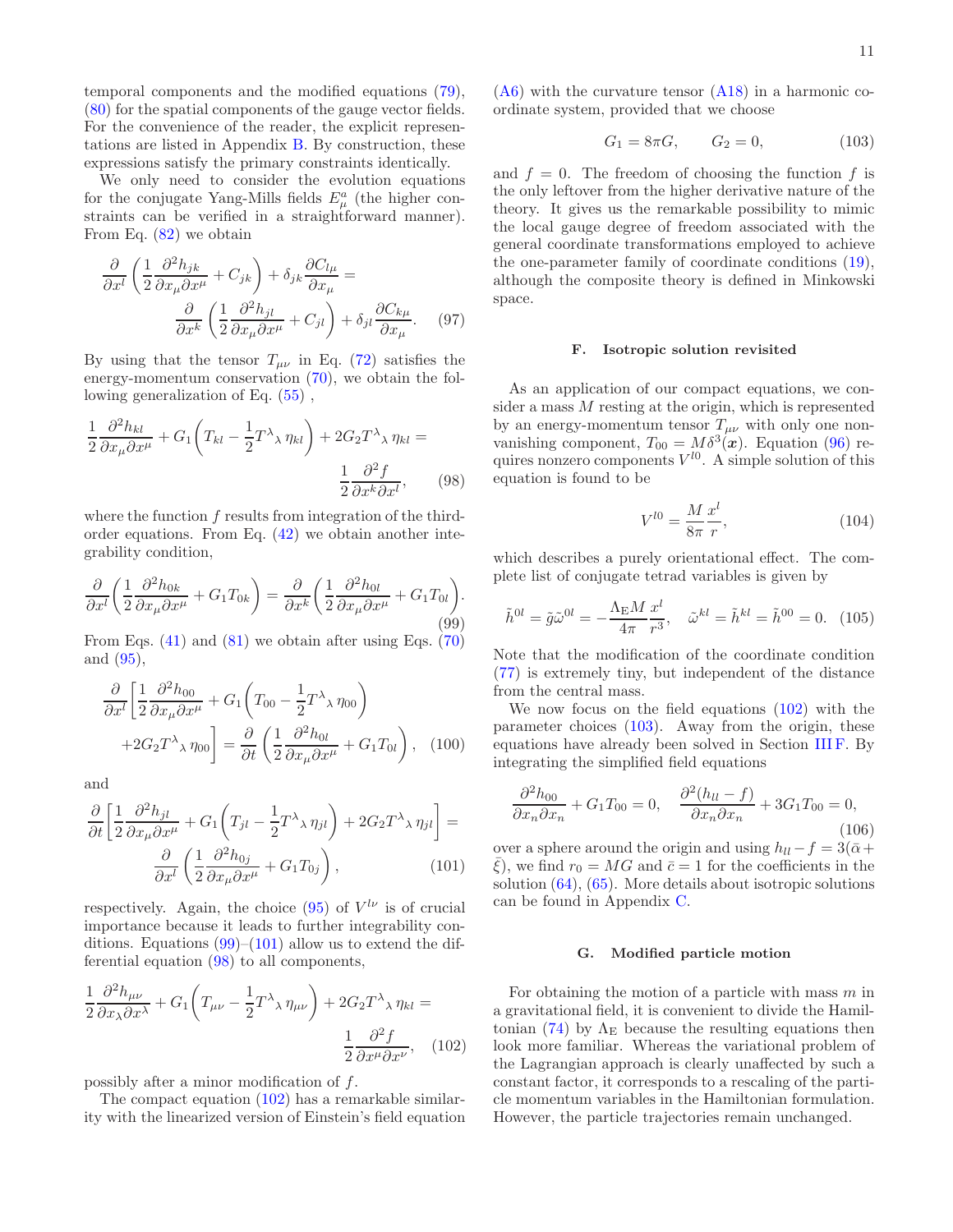We assume that the influence of the Hamiltonian  $H_{t/m}$ is negligibly small and only  $H_{\text{m}}$  and  $H_{\text{YM/m}}$  contribute to the particle motion. This assumption is justified by the extremely small factor  $\Lambda_{\rm E}$  in  $\tilde{h}^{\kappa\lambda}$  (see, for example, Eq. [\(105\)](#page-10-6) for static isotropic fields). The Hamiltonian  $H_{t/m}$  might have an influence of the motion of mass only on cosmological length and time scales.

The resulting evolution equation for the particle momentum is given by

<span id="page-11-2"></span>
$$
\frac{dp_j}{dt} = \frac{p_\mu p_\nu}{2\gamma m} \frac{\partial}{\partial x^j} \left[ h^{\mu\nu} - \frac{2}{\Lambda_E} \left( G_1 \mathring{\mathcal{R}}^{\mu\nu} + G_2 \eta^{\mu\nu} \mathcal{R}^\lambda{}_\lambda \right) \right],\tag{107}
$$

where we have used the expression  $(A21)$  for  $H_{\text{YM/m}}$ , and the evolution of the particle position is governed by

<span id="page-11-1"></span>
$$
\left(1 + \frac{1}{2}h^{00} - \frac{p_k p_l h^{kl}}{2\gamma^2 m^2}\right) \frac{dx^j}{dt} =
$$
\n
$$
\left(\delta^{j\mu} - h^{j\mu} + \frac{2G_1}{\Lambda_E} \mathring{\mathcal{R}}^{j\mu}\right) \frac{p_\mu}{\gamma m} \qquad (108)
$$
\n
$$
+ \frac{1}{\Lambda_E} \left[ G_1 \left(\mathring{\mathcal{R}}^{00} - \frac{p_k p_l \mathring{\mathcal{R}}^{kl}}{\gamma^2 m^2}\right) + G_2 \frac{\mathcal{R}^{\lambda} \lambda}{\gamma^2} \right] \frac{p_j}{\gamma m}.
$$

The factor in parentheses on the left-hand side of Eq. [\(108\)](#page-11-1) simply changes  $dx^{j}/dt$  into  $dx^{j}/d\tau$ , where  $\tau$ is the proper time of the particle moving in a gravitational field.

For the static isotropic solution in the weak-field approximation, the curvature tensor vanishes. Equations [\(107\)](#page-11-2) and [\(108\)](#page-11-1) then describe geodesic motion. However, this should not be taken for granted. For the fully nonlinear composite theory of gravity, it has been shown in Ap-pendix A of [\[2](#page-15-1)] that only  $\mathcal{R}^{\lambda}{}_{\lambda}$  and  $\mathcal{R}^{00}$  vanish (however, that result was found in a standard quasi-Minkowskian coordinate system that does not satisfy the coordinate conditions [\(19\)](#page-3-1)). If one still wants to achieve geodesic motion then one would have to choose the scalar coupling of fields and matter through  $G_2$  rather than the tensorial coupling through  $G_1$ . A more appealing option is to search for coordinate conditions characterizing a background Minkowski system that leads to a vanishing curvature tensor in matter-free space.

# <span id="page-11-0"></span>V. SUMMARY AND CONCLUSIONS

The main insight from this paper is this: A lot of things could go wrong with composite gravity, but they don't.

The canonical Hamiltonian formulation of the composite theory of gravity obtained by expressing the gauge vector fields of the Yang-Mills theory based on the Lorentz group in terms of tetrad or vierbein variables requires 80 fields, not counting any ghost fields for handling gauge conditions. A large number of constraints should arise, so that gravity has only a few degrees of freedom, but not so many that the theory would not admit any solutions. In addition to constraints associated

with gauge degrees of freedom, there are constraints resulting from the composition rule. Quite miraculously, we obtain exactly the right total number of constraints. In the presence of matter, securing solutions by avoiding too many constraints requires a consistently matched double coupling of matter to both Yang-Mills and tetrad fields. The possibility of finding a proper number of natural constraints relieves the pressure to use smaller Lie groups like  $SU(2)$ , which is behind the Ashtekar variables proposed for a canonical approach to gravity in the context of dreibein variables [\[40](#page-16-5), [41](#page-16-6)].

Composite theories involve higher derivatives and are hence prone to instability. For composite gravity, one would expect fourth-order differential equations. However, the constraints lead to a very special feature of composite higher derivative theories: they select solutions from a workhorse theory. For composite gravity this means that we deal with selected solutions of the Yang-Mills theory based on the Lorentz group. In the presence of matter, the Yang-Mills theory includes suitable external fluxes. This selection effect guarantees the elimination of instabilities. As the selection is very restrictive, we hope that it also helps to eliminate potential problems associated with the non-compact nature of the Lorentz group (Yang-Mills theories are usually based for good reasons on compact Lie groups). As composite gravity provides selected solutions of a Yang-Mills theory, it is much closer to the standard treatment of electroweak and strong interactions than general relativity.

As a consequence of the equivalence principle, gravity is all about geometry. However, this remark does not imply that gravity must necessarily be interpreted as curvature in space-time [\[42\]](#page-16-7). The composite theory of gravity expresses the Yang-Mills fields associated with the Lorentz group in terms of the tetrad fields associated with a space-time metric. This metric is only used for expressing momenta in terms of velocities and may hence be interpreted as an anisotropy of mass. The metric has no effect on the measure used for the integrations in the Hamiltonian or Lagrangian, which are performed in an underlying Minkowski space. Nevertheless, the particle motion in the field around a central mass turns out to be geodesic. And nevertheless, the field equations for a tensorial coupling of the gravitational field to matter are remarkably similar to general relativity in the weakfield approximation. In the nonlinear regime, however, it might turn out to be necessary to use the scalar coupling to guarantee the geodesic motion of particles.

The canonical Hamiltonian formulation of the evolution equations of composite gravity in a large space is clearly advantageous for quantization. The constraints resulting from the composition rule are found to be gauge invariant, second class constraints. This suggests that, in the quantization process, they can be treated via Dirac brackets, and the gauge constraints can be treated independently with the BRST procedure. Therefore, quantization of linearized composite gravity in the context of dissipative quantum field theory [\[20](#page-15-15)] seems to be straight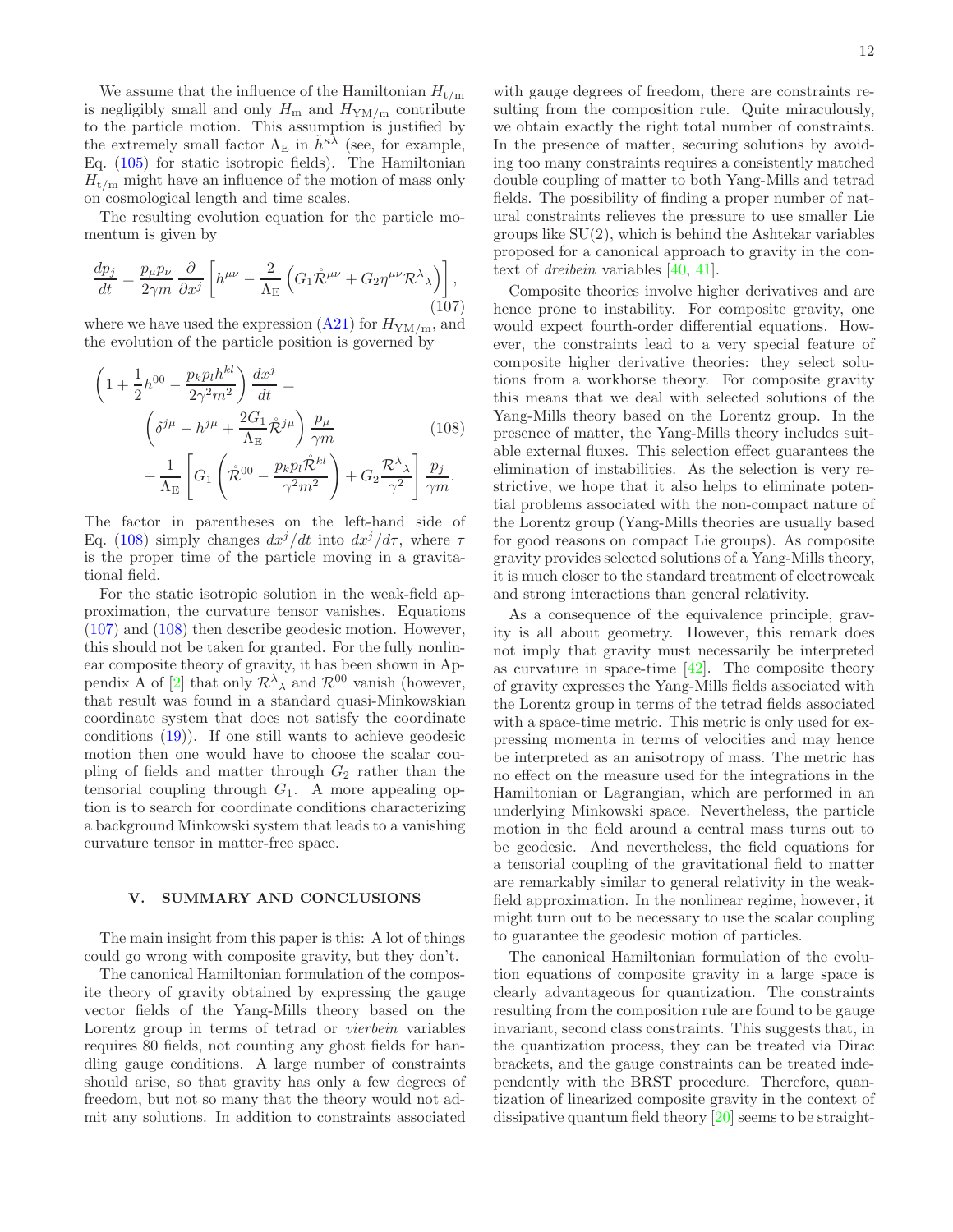forward. A compact formulation of the equations for the metric is advantageous for solving practical problems, even though these second-order differential equations have some special features: a free function appears as a result of eliminating higher derivatives by integration; this function is reminiscent of gauge degrees of freedom in general relativity.

The steps carried out here in great detail for the weak-field approximation should provide guidance for the proper canonical treatment of the fully nonlinear composite theory of gravity proposed in [\[2](#page-15-1)]. Whereas many of the steps are straightforward and may actually be more transparent in the nonlinear setting (for example, true vector indices can be recognized more easily), special attention must be paid to the coordinate conditions that we want to use for characterizing appropriate Minkowskian coordinate systems (see Appendix [C\)](#page-13-3). It would be desirable to find coordinate conditions for which the curvature tensor vanishes in empty space. Moreover, one needs to make a choice between coordinate conditions that are more in the spirit of general relativity or better matched to the assumption of a background Minkowski metric.

# <span id="page-12-0"></span>Appendix A: From Lagrangian to Hamiltonian for coupling of field to matter

The goal of this appendix is to derive the contribution to the Hamiltonian that expresses the coupling of the Yang-Mills field for the Lorentz group to matter. We emanate from the following Lagrangian for a pure Yang-Mills theory,

<span id="page-12-3"></span>
$$
L = -\int \left(\frac{1}{4}F^{a}_{\mu\nu}F^{ \mu\nu}_{a} + \frac{1}{2}\frac{\partial A^{a}_{\mu}}{\partial x_{\mu}}\frac{\partial A^{b}_{a}}{\partial x^{\nu}}\right)d^{3}x, \tag{A1}
$$

where, in the weak-field approximation, the field tensor is given by

<span id="page-12-9"></span>
$$
F^{a}_{\mu\nu} = \frac{\partial A^{a}_{\nu}}{\partial x^{\mu}} - \frac{\partial A^{a}_{\mu}}{\partial x^{\nu}}.
$$
 (A2)

The second contribution in Eq. [\(A1\)](#page-12-3) represents a covariant gauge breaking term for removing degeneracies associated with gauge invariance (the particular form corresponds to the convenient Feynman gauge).

For the Yang-Mills theory based on the Lorentz group we can replace summations over  $a$  by summations over  $\tilde{\kappa}$ ,  $\lambda$  according to Table [I.](#page-2-0) If we sum over all pairs  $(\tilde{\kappa}, \lambda)$ and assume antisymmetry in  $\tilde{\kappa}$ ,  $\tilde{\lambda}$  [cf. Eq. [\(7\)](#page-2-1)], each term occurs twice. We include the coupling of the Yang-Mills field to matter by generalizing Eq.  $(A1)$  to

<span id="page-12-8"></span>
$$
L = -\int \bigg[ \frac{1}{8} (F_{\mu\nu}^{(\tilde{\kappa}\tilde{\lambda})} + H_{\mu\nu}^{\tilde{\kappa}\tilde{\lambda}}) (F_{(\tilde{\kappa}\tilde{\lambda})}^{\mu\nu} + H_{\tilde{\kappa}\tilde{\lambda}}^{\mu\nu}) + \frac{1}{2} \frac{\partial A_{\mu}^{a}}{\partial x_{\mu}} \frac{\partial A_{a}^{\nu}}{\partial x^{\nu}} \bigg] d^{3}x, \tag{A3}
$$

where the fourth-rank tensor  $H_{\mu\nu}^{\tilde{\kappa}\tilde{\lambda}}$  is assumed to have the same antisymmetries in  $\tilde{\kappa}$ ,  $\tilde{\lambda}$  and  $\mu$ ,  $\nu$  as  $F_{\mu\nu}^{(\tilde{\kappa}\tilde{\lambda})}$ . We

now assume that  $H_{\mu\nu}^{\tilde{\kappa}\tilde{\lambda}}$  is a linear function of the energymomentum tensor of matter. The natural way of building a fourth-rank tensor with the required antisymmetries from a symmetric second-rank tensor  $C_{\mu\nu}$  is

<span id="page-12-7"></span>
$$
H^{\tilde{\kappa}\tilde{\lambda}}_{\mu\nu} = C^{\tilde{\kappa}}{}_{\mu}\delta^{\tilde{\lambda}}{}_{\nu} - C^{\tilde{\lambda}}{}_{\mu}\delta^{\tilde{\kappa}}{}_{\nu} - C^{\tilde{\kappa}}{}_{\nu}\delta^{\tilde{\lambda}}{}_{\mu} + C^{\tilde{\lambda}}{}_{\nu}\delta^{\tilde{\kappa}}{}_{\mu}, \quad (A4)
$$

where we assume that the matter tensor  $C_{\mu\nu}$  is a linear combination of the trace-free and trace parts of the energy-momentum tensor  $T_{\mu\nu}$ . This assumption is motivated by the equations of general relativity.

Einstein's (linearized) field equation is usually written in the form

<span id="page-12-4"></span>
$$
R_{\mu\nu} - \frac{1}{2}R^{\lambda}{}_{\lambda}\eta_{\mu\nu} = -8\pi G T_{\mu\nu},\tag{A5}
$$

or in the alternative form

<span id="page-12-2"></span>
$$
R_{\mu\nu} = -8\pi G \left( T_{\mu\nu} - \frac{1}{2} T^{\lambda}{}_{\lambda} \eta_{\mu\nu} \right). \tag{A6}
$$

In Eq. [\(A5\)](#page-12-4), the energy-momentum tensor  $T_{\mu\nu}$  on the right-hand side is divergence free (conservation of energy and momentum), so that it has to be matched with the divergence free version of the curvature tensor  $R_{\mu\nu}$  on the left-hand side (Bianchi identity). Equation [\(A6\)](#page-12-2) is obtained by means of the trace equation,

<span id="page-12-6"></span>
$$
R^{\lambda}{}_{\lambda} = 8\pi G T^{\lambda}{}_{\lambda},\tag{A7}
$$

which follows by taking the trace of either version of Einstein's field equation. A particularly useful form of Einstein's field equation for our purposes is obtained by equating trace-free tensors rather than divergence-free tensors,

<span id="page-12-5"></span>
$$
\mathring{R}_{\mu\nu} = -8\pi G \mathring{T}_{\mu\nu},\tag{A8}
$$

with the trace-free tensors

$$
\mathring{R}_{\mu\nu} = R_{\mu\nu} - \frac{1}{4} R^{\lambda}{}_{\lambda} \eta_{\mu\nu}, \tag{A9}
$$

and

<span id="page-12-1"></span>
$$
\mathring{T}_{\mu\nu} = T_{\mu\nu} - \frac{1}{4} T^{\lambda}{}_{\lambda} \eta_{\mu\nu}.
$$
 (A10)

Of course, Eq. [\(A8\)](#page-12-5) now needs to be supplemented by Eq. [\(A7\)](#page-12-6) to reproduce the full content of Einstein's field equations. The clear separation between trace-free and trace parts motivates our choice

$$
C_{\mu\nu} = G_1 \mathring{T}_{\mu\nu} + G_2 \eta_{\mu\nu} T^{\lambda}, \tag{A11}
$$

in Eq.  $(A4)$ , where the coefficients  $G_1, G_2$  must have the same dimensions as Newton's constant  $G$  (cf. Table [II\)](#page-7-1).

From the Lagrangian [\(A3\)](#page-12-8), we obtain the conjugate momenta

<span id="page-12-10"></span>
$$
E^a_\nu = -\frac{\delta L}{\delta \dot{A}^{\nu}_a} = -\frac{\partial A^a_\nu}{\partial t} + \frac{\partial A^a_0}{\partial x^{\nu}} + \delta^0_{\nu} \frac{\partial A^a_\mu}{\partial x_\mu} - H^{\tilde{\kappa}\tilde{\lambda}}_{0\nu}.
$$
 (A12)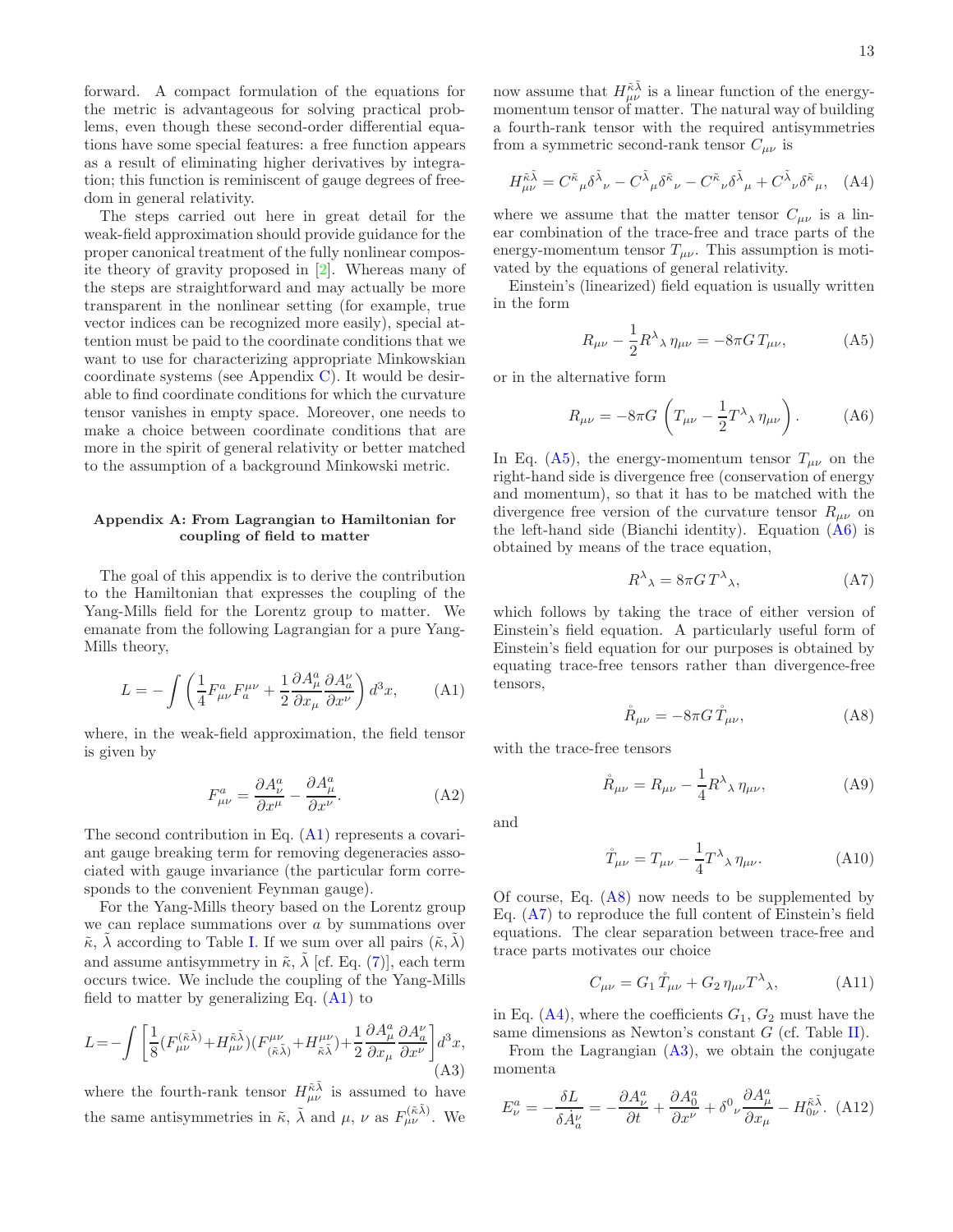These equations can also be regarded as evolution equations for  $A^a_\nu$  (due to the gauge breaking term, even for  $\nu = 0$ ). The evolution equations for  $E^a_\nu$  are given by

$$
\frac{\partial E_{\nu}^{a}}{\partial t} = -\frac{\delta L}{\delta A_{a}^{\nu}} \tag{A13}
$$
\n
$$
= -\frac{\partial (F_{n\nu}^{a} + H_{n\nu}^{\tilde{\kappa}\tilde{\lambda}})}{\partial x_{n}} - \frac{\partial}{\partial x_{\mu}} \left( \frac{\partial A_{\mu}^{a}}{\partial x^{\nu}} - \delta^{0}{}_{\nu} \frac{\partial A_{\mu}^{a}}{\partial t} \right).
$$

We can now evaluate the Hamiltonian  $H$  as the Legendre transform of L,

$$
H = H_{\rm YM} \tag{A14}
$$
  
+ 
$$
\int \left( \frac{1}{4} F_{mn}^{(\tilde{\kappa}\tilde{\lambda})} H_{\tilde{\kappa}\tilde{\lambda}}^{mn} - \frac{1}{2} E_n^{(\tilde{\kappa}\tilde{\lambda})} H_{\tilde{\kappa}\tilde{\lambda}}^{0n} + \frac{1}{8} H_{mn}^{\tilde{\kappa}\tilde{\lambda}} H_{\tilde{\kappa}\tilde{\lambda}}^{mn} \right) d^3 x,
$$

where  $H_{\text{YM}}$  is given in Eq. [\(26\)](#page-3-10). The contribution from

$$
\frac{1}{8} H_{mn}^{\tilde{\kappa}\tilde{\lambda}} H_{\tilde{\kappa}\tilde{\lambda}}^{mn} = \frac{1}{2} \left( C^{\lambda}{}_{\nu} C^{\nu}{}_{\lambda} + C^{l}{}_{l} C^{n}{}_{n} - C^{0}{}_{0} C^{0}{}_{0} \right), \quad (A15)
$$

describes a direct local self-interaction of matter. Such self-interactions are a well-known problem and should be analyzed within a careful renormalization procedure. We here simply add the corresponding contribution to the Lagrangian and thus eliminate it from the Hamiltonian. The remaining contribution characterizes the coupling between field and matter,

<span id="page-13-6"></span>
$$
H_{\rm YM/m} = \int \left(\frac{1}{4} F_{mn}^{(\tilde{\kappa}\tilde{\lambda})} H_{\tilde{\kappa}\tilde{\lambda}}^{mn} - \frac{1}{2} E_n^{(\tilde{\kappa}\tilde{\lambda})} H_{\tilde{\kappa}\tilde{\lambda}}^{0n}\right) d^3 x \quad \text{(A16)}
$$

$$
= \int \left(F_{jn}^{(\lambda n)} C^j \lambda - E_j^{(\lambda j)} C^0 \lambda - E_j^{(0 l)} C^j \iota\right) d^3 x.
$$

Note that the fields  $F_{jn}^{(\lambda n)}$  contain only spatial derivatives of the spatial components of  $A^a_\mu$ , and no time derivatives.

This expression for  $H_{\text{YM/m}}$  suggests that

<span id="page-13-5"></span>
$$
R^{\mu}{}_{\nu} = F^{(\mu\lambda)}_{\nu\lambda},\tag{A17}
$$

is an interesting tensor to look at. By using Eqs. [\(7\)](#page-2-1) and [\(A2\)](#page-12-9), we arrive at the following explicit representation in terms of the metric,

<span id="page-13-2"></span>
$$
R^{\mu}{}_{\nu} = \frac{1}{2} \left( \frac{\partial^2 h^{\mu}{}_{\nu}}{\partial x_{\lambda} \partial x^{\lambda}} - \frac{\partial^2 h^{\mu}{}_{\lambda}}{\partial x_{\lambda} \partial x^{\nu}} - \frac{\partial^2 h^{\lambda}{}_{\nu}}{\partial x_{\mu} \partial x^{\lambda}} + \frac{\partial^2 h^{\lambda}{}_{\lambda}}{\partial x_{\mu} \partial x^{\nu}} \right),
$$
(A18)

which can be recognized as the Ricci curvature tensor in the weak-field approximation [see, e.g., Eq. (7.6.2) of  $[35]$  or Eq. (B5) of  $[2]$ ; cf. also Eq. [\(58\)](#page-6-1). By means of Eqs.  $(A17)$  and  $(A12)$ , we can evaluate

$$
R^{\mu}{}_{\nu}C^{\nu}{}_{\mu} = F^{(\lambda n)}_{jn}C^{j}{}_{\lambda} - E^{(\lambda j)}_{j}C^{0}{}_{\lambda} - E^{(0 l)}_{j}C^{j}{}_{l}
$$

$$
- (H^{0 \mu}_{0 \nu} + H^{ \mu j}_{0 j} \delta^{0}{}_{\nu}) C^{\nu}{}_{\mu}. \tag{A19}
$$

If we define

$$
\mathcal{R}^{\mu}{}_{\nu} = R^{\mu}{}_{\nu} + H^{0\mu}_{0\nu} + H^{\mu j}_{0j} \delta^{0}{}_{\nu}, \tag{A20}
$$

the Hamiltonian  $(A16)$  can be rewritten as

<span id="page-13-4"></span>
$$
H_{\rm YM/m} = \int \mathcal{R}^{\mu}{}_{\nu} C^{\nu}{}_{\mu} d^3 x. \tag{A21}
$$

For pure gravity, that is, in the absence of matter or for  $H_{\mu\nu}^{\tilde{\kappa}\tilde{\lambda}} = 0$ , the tensor  $\mathcal{R}^{\mu}{}_{\nu}$  coincides with the curvature tensor  $R^{\mu}{}_{\nu}$ . This simple direct coupling of curvature tensor and energy-momentum tensor suggests that the developments of this appendix are very natural and appealing.

Note that the arguments given in this appendix are not restricted to the weak-field approximation [\(A2\)](#page-12-9). Generalization to the full theory is straightforward. Even the formula [\(A17\)](#page-13-5) can be generalized (for  $\tilde{q} = 1$ ).

# <span id="page-13-1"></span>Appendix B: Representation of Yang-Mills fields in terms of tetrad variables

In addition to the modified composition rule for the gauge vector fields resulting from the presence of matter,

$$
A_{(0l)\mu} = \frac{1}{2} \left( \frac{\partial h_{l\mu}}{\partial t} - \frac{\partial h_{0\mu}}{\partial x^l} \right) + \frac{1}{2\tilde{g}} \frac{\partial \omega_{0l}}{\partial x^{\mu}} - \Lambda_{\mathcal{E}} V_{l\mu}, \quad (B1)
$$

$$
A_{(kl)\mu} = \frac{1}{2} \left( \frac{\partial h_{l\mu}}{\partial x^k} - \frac{\partial h_{k\mu}}{\partial x^l} \right) + \frac{1}{2\tilde{g}} \frac{\partial \omega_{kl}}{\partial x^\mu},
$$
 (B2)

we have the representation of their conjugate momenta obtained from the evolution equations [\(39\)](#page-4-8), [\(79\)](#page-8-2) and  $(80):$  $(80):$ 

$$
E_{(0l)0} = \frac{1}{2} \frac{\partial}{\partial x_{\mu}} \left( \frac{\partial h_{l\mu}}{\partial t} - \frac{\partial h_{0\mu}}{\partial x^{l}} \right) - \Lambda_{\rm E} \frac{\partial V_{l\mu}}{\partial x_{\mu}}, \quad (B3)
$$

$$
E_{(kl)0} = \frac{1}{2} \frac{\partial}{\partial x_{\mu}} \left( \frac{\partial h_{l\mu}}{\partial x^{k}} - \frac{\partial h_{k\mu}}{\partial x^{l}} \right), \tag{B4}
$$

$$
E_{(0l)j} = \frac{1}{2} \left( \frac{\partial^2 h_{0j}}{\partial x^l \partial t} - \frac{\partial^2 h_{lj}}{\partial t^2} - \frac{\partial^2 h_{00}}{\partial x^j \partial x^l} + \frac{\partial^2 h_{0l}}{\partial x^j \partial t} \right) + C_{jl} - \delta_{jl} C_{00} + \Lambda_{\mathcal{E}} \left( \frac{\partial V_{lj}}{\partial t} - \frac{\partial V_{l0}}{\partial x^j} \right), \quad (B5)
$$

and

<span id="page-13-0"></span>
$$
E_{(kl)j} = \frac{1}{2} \left( \frac{\partial^2 h_{kj}}{\partial x^l \partial t} - \frac{\partial^2 h_{lj}}{\partial x^k \partial t} - \frac{\partial^2 h_{0k}}{\partial x^j \partial x^l} + \frac{\partial^2 h_{0l}}{\partial x^j \partial x^k} \right) + \delta_{jk} C_{0l} - \delta_{jl} C_{0k}.
$$
 (B6)

# <span id="page-13-3"></span>Appendix C: Static isotropic solution in harmonic coordinates

Static isotropic solutions play an important role in the theory of gravity. They are the starting point (i) for many of the predictions that have been tested with high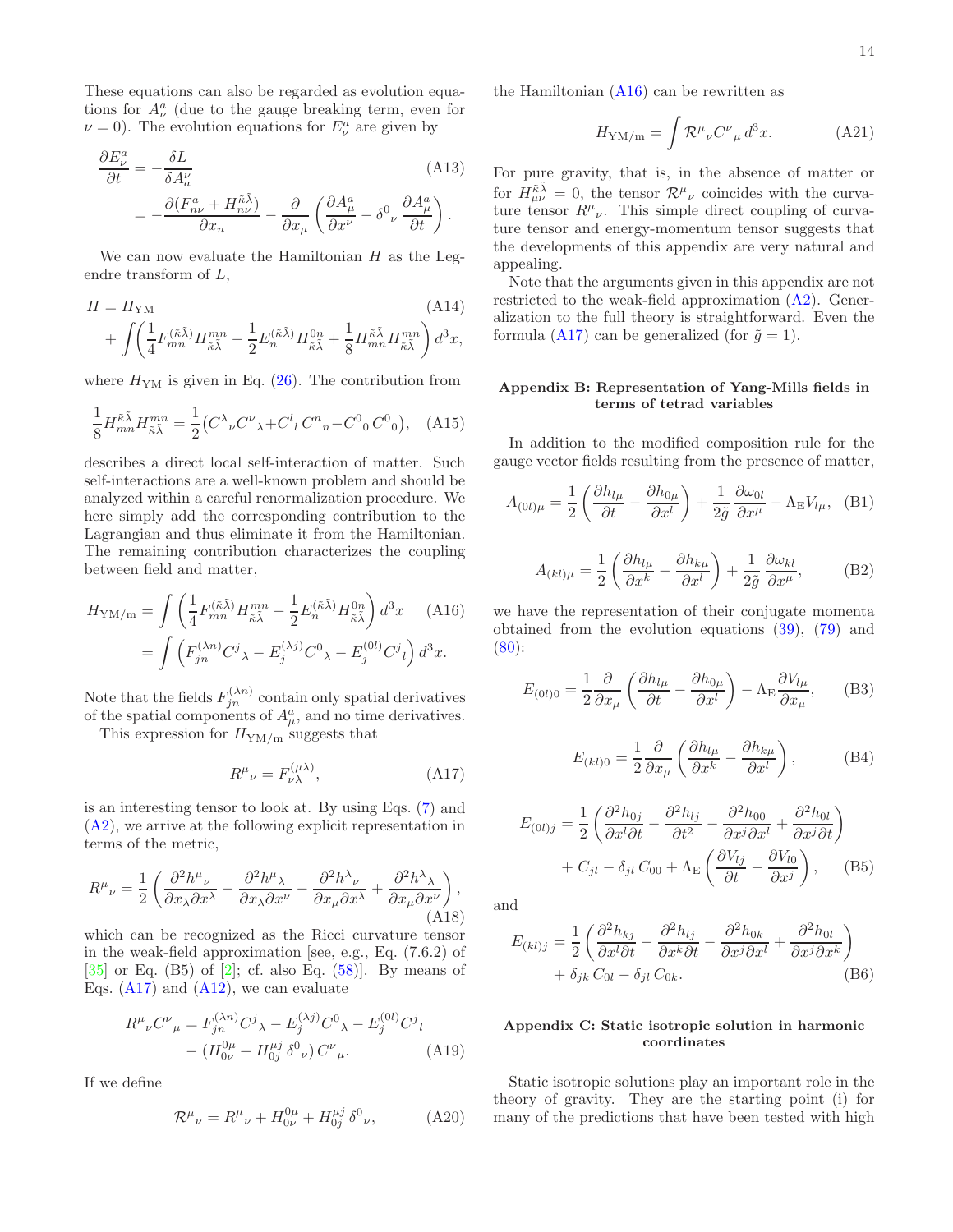precision and (ii) for the theory of black holes. We here offer a few remarks on the role of coordinate conditions in the fully nonlinear composite theory of gravity for static isotropic solutions.

We start with the static isotropic solutions of the Yang-Mills theory, from which the solutions of the composite theory are then selected. We assume that these solutions are of the form

<span id="page-14-0"></span>
$$
A^a_\nu = Y(r) T^a_{l\nu} x^l, \qquad (C1)
$$

with  $r = (x_1^2 + x_2^2 + x_3^2)^{1/2}$ . More explicitly, by means of the definition [\(6\)](#page-1-3), the 24 components of  $A^a_\nu$  can be listed in matrix form,

<span id="page-14-1"></span>
$$
A_{\nu}^{a} = Y \begin{pmatrix} x_{1} & x_{2} & x_{3} & 0 & 0 & 0 \\ 0 & 0 & 0 & 0 & -x_{3} & x_{2} \\ 0 & 0 & 0 & x_{3} & 0 & -x_{1} \\ 0 & 0 & 0 & -x_{2} & x_{1} & 0 \end{pmatrix}, \qquad (C2)
$$

where the index  $a$  of the Lie algebra (see Table [I\)](#page-2-0) labels the columns and the space-time index  $\nu$  labels the rows. The function Y has to be determined from the Yang-Mills equations for the gauge vector field [\(C1\)](#page-14-0). The field equations for gauge vector fields of this form and their solutions have been discussed in Section V of [\[2\]](#page-15-1). Most remarkable is the closed-form solution of the fully nonlinear equations,

<span id="page-14-2"></span>
$$
Y = \frac{1}{r^2(\tilde{g} + r/r_0)},\tag{C3}
$$

with a free parameter  $r_0$ , which is closely related to the Schwarzschild radius.

As a next step, one should choose the form of the static isotropic metric to be used in the composition rule for the gauge vector field [\(C1\)](#page-14-0). It is well known from general relativity that the proper form of the isotropic metric depends on the choice of coordinates (see, e.g., Eq. (8.1.3) of [\[35\]](#page-16-1)). The choice of coordinates does not matter in general relativity, where general coordinate transformations are possible, but is does matter in the composite theory of gravity, where only Lorentz transformations in the background Minkowski space are allowed. We here compare standard quasi-Minkowskian coordinates (see Section 8.1 of [\[35](#page-16-1)]) and harmonic coordinates.

In the previous work [\[2](#page-15-1)], we used standard quasi-Minkowskian coordinates for associating a metric with the Yang-Mills solution  $(C2)$ ,  $(C3)$ . An important conclusion was that  $\tilde{g}$  should approach 0 to reproduce the high-precision predictions of general relativity and that particularly nice black hole solutions result when 0 is approached from below. However, these conclusions depend on the assumption that composite gravity can be applied meaningfully in standard quasi-Minkowskian coordinates (as their name might suggest).

For comparison, we here consider harmonic coordinates, which can be defined in more general situations and may be regarded as nearly Minkowskian (see, e.g.,

pp. 163 and 254 of  $[35]$ . We assume the following form of a static isotropic metric (see, e.g., Eq.  $(8.1.3)$  of  $[35]$ ), which is sufficiently general for imposing harmonic coordinate conditions:

<span id="page-14-3"></span>
$$
g_{\mu\nu} = \begin{pmatrix} -\beta & 0\\ 0 & \alpha \,\delta_{mn} + \xi \,\frac{x_m x_n}{r^2} \end{pmatrix},\tag{C4}
$$

with inverse

$$
\bar{g}^{\mu\nu} = \begin{pmatrix} -\frac{1}{\beta} & 0\\ 0 & \frac{\delta_{mn}}{\alpha} - \frac{\xi}{\alpha(\alpha+\xi)} \frac{x_m x_n}{r^2} \end{pmatrix} . \tag{C5}
$$

In our previous work based on standard quasi-Minkowskian coordinates, we assumed  $\alpha = 1, \beta = B$ , and  $\xi = A-1$  [\[2](#page-15-1)]. We are now interested in solutions  $g_{\mu\nu}$ of the nonlinear theory that satisfy the harmonic coordinate conditions

<span id="page-14-6"></span>
$$
\bar{g}^{\mu\nu}\frac{\partial g_{\rho\nu}}{\partial x^{\mu}} = \frac{1}{2}\bar{g}^{\mu\nu}\frac{\partial g_{\mu\nu}}{\partial x^{\rho}}.
$$
 (C6)

According to these conditions, the functions in Eq.  $(C4)$ are related by the differential equation

<span id="page-14-5"></span>
$$
\frac{\xi'}{\alpha + \xi} - \frac{\alpha + 2\xi}{\alpha + \xi} \frac{\alpha'}{\alpha} + \frac{4\xi}{r\alpha} = \frac{\beta'}{\beta},
$$
 (C7)

where a prime on a function of  $r$  indicates the derivative with respect to r.

The Schwarzschild solution of general relativity in harmonic coordinates is given by (see, e.g., Eq. (8.2.15) of [\[35\]](#page-16-1))

<span id="page-14-4"></span>
$$
\alpha = \left(1 + \frac{r_0}{r}\right)^2, \quad \beta = \frac{r - r_0}{r + r_0}, \quad \xi = \frac{r + r_0}{r - r_0} \frac{r_0^2}{r^2}.
$$
 (C8)

One can easily verify that the functions given in Eq. [\(C8\)](#page-14-4) indeed satisfy Eq.  $(C7)$ . For the Schwarzschild solution, we moreover have  $(\alpha + \xi)\beta = 1$ .

Note that the harmonic coordinate conditions [\(C6\)](#page-14-6) are Lorentz covariant. The same would be true for the following class of simpler coordinate conditions,

<span id="page-14-7"></span>
$$
\eta^{\mu\nu}\frac{\partial g_{\rho\nu}}{\partial x^{\mu}} = K \eta^{\mu\nu}\frac{\partial g_{\mu\nu}}{\partial x^{\rho}},\tag{C9}
$$

which leads to

$$
(3K - 1)\alpha' + K\beta' + (K - 1)\xi' = \frac{2\xi}{r}.
$$
 (C10)

As pointed out before, in composite gravity, solutions for different coordinate conditions are not equivalent. The condition  $(C6)$  is very much inspired by the thinking of general relativity. Once the decision in favor of a background Minkowski space has been made, Eq. [\(C9\)](#page-14-7) may actually be the more appropriate choice.

Our construction of Yang-Mills fields is based on the symmetric tetrad variables obtained by factorizing the metric [\(C4\)](#page-14-3),

$$
b^{\kappa}{}_{\mu} = \begin{pmatrix} \sqrt{\beta} & 0\\ 0 & \sqrt{\alpha} \,\delta_{km} + (\sqrt{\alpha + \xi} - \sqrt{\alpha}) \frac{x_k x_m}{r^2} \end{pmatrix}, \quad \text{(C11)}
$$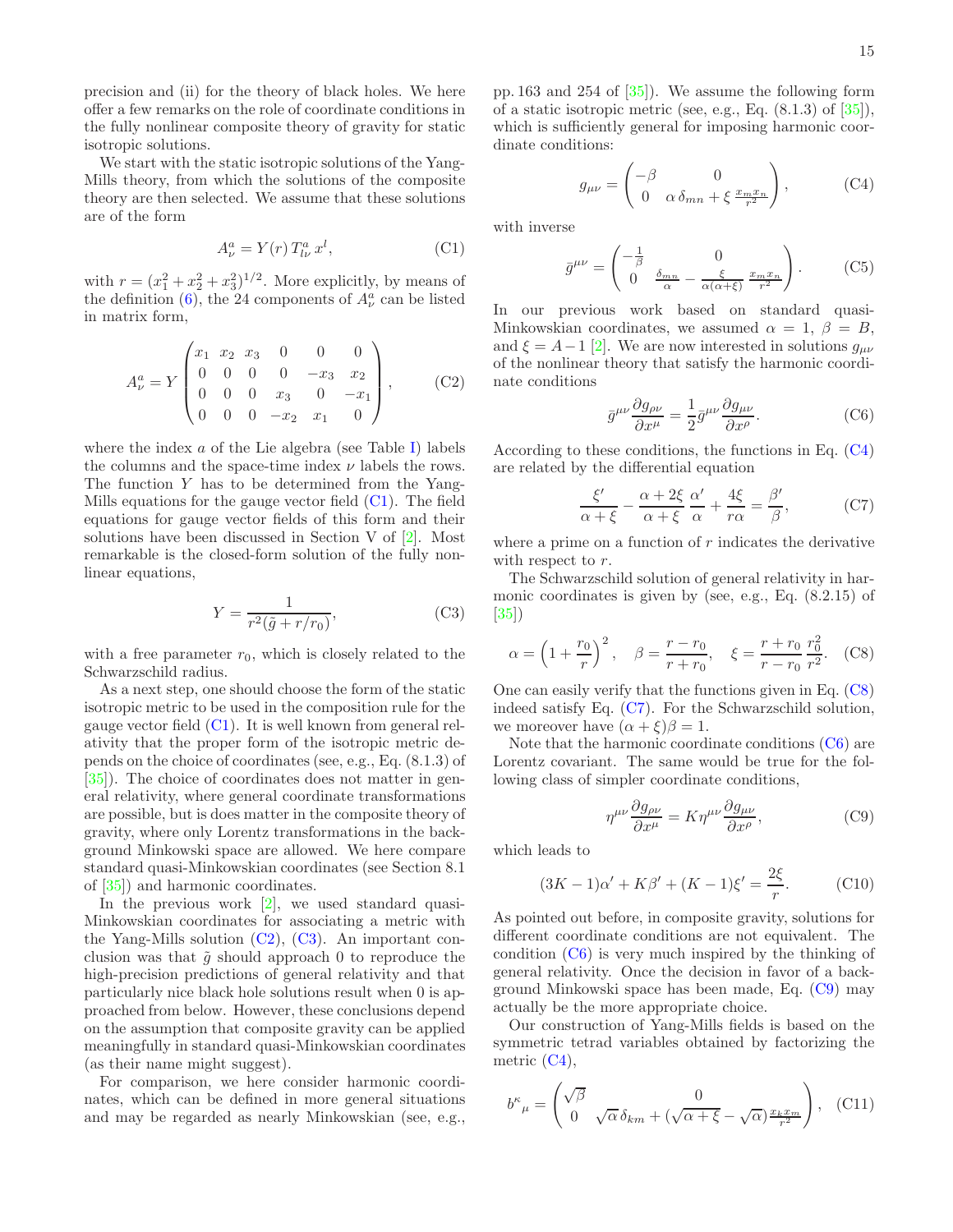with inverse

$$
\bar{b}^{\mu}{}_{\kappa} = \begin{pmatrix} \frac{1}{\sqrt{\beta}} & 0\\ 0 & \frac{\delta_{mk}}{\sqrt{\alpha}} + \left(\frac{1}{\sqrt{\alpha+\xi}} - \frac{1}{\sqrt{\alpha}}\right) \frac{x_m x_k}{r^2} \end{pmatrix} . \tag{C12}
$$

The nonlinear decomposition rule

$$
A_{a\nu}T^{a}{}_{\kappa\lambda} = \frac{1}{2}\bar{b}^{\mu}{}_{\kappa}\left(\frac{\partial g_{\mu\nu}}{\partial x^{\mu'}} - \frac{\partial g_{\mu'\nu}}{\partial x^{\mu}}\right)\bar{b}^{\mu'}{}_{\lambda} + \frac{1}{2\tilde{g}}\frac{\partial b^{\kappa'}{}_{\mu}}{\partial x^{\nu}}\left(\bar{b}^{\mu}{}_{\kappa}\eta_{\kappa'\lambda} - \bar{b}^{\mu}{}_{\lambda}\eta_{\kappa'\kappa}\right), \quad \text{(C13)}
$$

leads to two equivalent representations of  $Y$ ,

$$
Y = \frac{1}{2r^2} \frac{\xi - r\alpha'}{\sqrt{(\alpha + \xi)\alpha}} + \frac{1}{\tilde{g}} \frac{1}{r^2} \left( 1 - \frac{1}{2} \sqrt{\frac{\alpha}{\alpha + \xi}} - \frac{1}{2} \sqrt{\frac{\alpha + \xi}{\alpha}} \right),\tag{C14}
$$

and

$$
Y = \frac{1}{2r} \frac{\beta'}{\sqrt{(\alpha + \xi)\beta}}.\tag{C15}
$$

For harmonic coordinates, we find the second-order Robertson expansions

$$
\alpha = 1 + \frac{2r_0}{r} - \tilde{g}\frac{r_0^2}{r^2}, \quad \beta = 1 - \frac{2r_0}{r} + \tilde{g}\frac{r_0^2}{r^2}, \quad \xi = \frac{4r_0^2}{r^2}.
$$
 (C16)

Similar expansions can be obtained for the coordinate conditions [\(C9\)](#page-14-7), provided that  $K = 1/2$ . By matching the terms that contribute to the high-precision predictions of general relativity with the expansions of the Schwarzschild solution [\(C8\)](#page-14-4), we find  $\tilde{g} = 2$  from the second-order expansion of  $\beta$ .

- <span id="page-15-0"></span>[1] S. Capozziello and M. De Laurentis, "Extended theories of gravity," Phys. Rep. 509[, 167–321 \(2011\).](http://dx.doi.org/10.1016/j.physrep.2011.09.003)
- <span id="page-15-1"></span>[2] H. C. Ottinger, "Composite higher derivative theory of gravity," [Phys. Rev. Research](http://dx.doi.org/ 10.1103/PhysRevResearch.2.013190) 2, 013190 (2020).
- <span id="page-15-2"></span> $[3]$  H. C.  $\ddot{\text{O}}$ ttinger, "Hamiltonian formulation of a class of constrained fourth-order differential equations in the Ostrogradsky framework," [J. Phys. Commun.](http://dx.doi.org/ 10.1088/2399-6528/aaf6f2) 2, 125006 (2018).
- <span id="page-15-3"></span> $[4]$  H. C. Ottinger, "Natural Hamiltonian formulation of composite higher derivative theories," [J. Phys. Commun.](http://dx.doi.org/10.1088/2399-6528/ab3634) 3, 085001 (2019).
- <span id="page-15-4"></span>[5] C. N. Yang and R. L. Mills, "Conservation of isotopic spin and isotopic gauge invariance," Phys. Rev. 96[, 191–195 \(1954\).](http://dx.doi.org/ 10.1103/PhysRev.96.191)
- <span id="page-15-5"></span>[6] R. Utiyama, "Invariant theoretical interpretation of interaction," Phys. Rev. 101[, 1597–1607 \(1956\).](http://dx.doi.org/ 10.1103/PhysRev.101.1597)
- [7] C. N. Yang, "Integral formalism for gauge fields," Phys. Rev. Lett. 33[, 445–447 \(1974\).](http://dx.doi.org/10.1103/PhysRevLett.33.445)
- <span id="page-15-6"></span>[8] M. Blagojević and F. W. Hehl, eds., *Gauge Theories* of Gravitation: A Reader with Commentaries (Imperial College Press, London, 2013).
- <span id="page-15-7"></span>[9] P. A. M. Dirac, "Generalized Hamiltonian dynamics," Canad. J. Math. 2[, 129–148 \(1950\).](http://dx.doi.org/ 10.4153/CJM-1950-012-1)
- [10] P. A. M. Dirac, "Generalized Hamiltonian dynamics," [Proc. Roy. Soc. A](http://dx.doi.org/ 10.1098/rspa.1958.0141) 246, 326–332 (1958).
- <span id="page-15-8"></span>[11] P. A. M. Dirac, "The theory of gravitation in Hamiltonian form," [Proc. Roy. Soc. A](http://dx.doi.org/ 10.1098/rspa.1958.0142) 246, 333–343 (1958).
- <span id="page-15-9"></span>[12] C. Becchi, A. Rouet, and R. Stora, "Renormalization of gauge theories," [Ann. Phys. \(N.Y.\)](http://dx.doi.org/10.1016/0003-4916(76)90156-1) 98, 287–321 (1976).
- <span id="page-15-10"></span>[13] I. V. Tyutin, ["Gauge invariance in field theory and statistical physics in](https://arxiv.org/abs/0812.0580) operator for the statistic theories with (1975), preprint of P. N. Lebedev Physical Institute, No. 39, 1975, arXiv:0812.0580.
- <span id="page-15-11"></span>[14] D. Nemeschansky, C. Preitschopf, and M. Weinstein, "A BRST primer," [Ann. Phys. \(N.Y.\)](http://dx.doi.org/10.1016/0003-4916(88)90233-3) 183, 226–268 (1988).
- <span id="page-15-12"></span>[15] H. C. Ottinger, "BRST quantization of Yang-Mills theory: A purely Hamiltonian approach on Fock space," Phys. Rev. D 97[, 074006 \(2018\).](http://dx.doi.org/10.1103/PhysRevD.97.074006)
- <span id="page-15-13"></span>[16] H.-P. Breuer and F. Petruccione, The Theory of Open Quantum Systems (Oxford University Press, Oxford, 2002).
- [17] U. Weiss, Quantum Dissipative Systems, 3rd ed., Series in Modern Condensed Matter Physics, Volume 13 (World Scientific, Singapore, 2008).
- [18] H. C. Ottinger, "The geometry and thermodynamics of dissipative quantum systems," [Europhys. Lett.](http://dx.doi.org/10.1209/0295-5075/94/10006) 94, 10006 (2011).
- <span id="page-15-14"></span>[19] D. Taj and H. C.  $\ddot{\text{O}}$ ttinger, "Natural approach to quantum dissipation," Phys. Rev. A 92[, 062128 \(2015\).](http://dx.doi.org/ 10.1103/PhysRevA.92.062128)
- <span id="page-15-15"></span>[20] H. C. Ottinger, [A Philosophical Approach to Quantum Field Theory](http://dx.doi.org/10.1017/9781108227667) (Cambridge University Press, Cambridge, 2017).
- <span id="page-15-16"></span>[21] M. Ostrogradsky, "Mémoires sur les équations différentielles, relatives au problème des isopérimètres." Mem. Acad. St. Petersbourg 6, 385–517 (1850).
- <span id="page-15-21"></span>[22] R. P. Woodard, "The theorem of Ostrogradsky," [arXiv:1506.02210 \(2015\).](https://arxiv.org/abs/1506.02210)
- <span id="page-15-17"></span>[23] D. M. Gitman, S. L. Lyakhovich, and I. V. Tyutin, "Hamilton formulation of a theory with high derivatives," Sov. Phys. J. 26[, 730–734 \(1983\).](http://dx.doi.org/ 10.1007/BF00898884)
- <span id="page-15-18"></span>[24] M. Giovanelli, "Nothing but coincidences. The point-coincidence argument and Einsteins struggle with the meaning of coordinates in physics," [Euro. Jnl. Phil. Sci.](http://philsci-archive.pitt.edu/16830/1/COINCIDENCES FINAL.pdf) 10, in press (2020).
- <span id="page-15-19"></span>[25] M. E. Peskin and D. V. Schroeder, An Introduction to Quantum Field Theory (Perseus Books, Reading, MA, 1995).
- <span id="page-15-20"></span>[26] S. Weinberg, *[Modern Applications](http://dx.doi.org/10.1017/CBO9781139644174)*, The Quantum Theory of Fields, Vol. 2 (Cambridge University Press, Cambridge, 2005).
- <span id="page-15-22"></span>[27] T. j. Chen, M. Fasiello, E. A. Lim, and
- constraints: Exorcising Ostrogradski's ghost," [J. Cosmol. Astropart. Phys.](http://dx.doi.org/ 10.1088/1475-7516/2013/02/042) 02, 042 (2013).
- [28] M. Raidal and H. Veermäe, "On the quantisation of complex higher derivative theories and avoiding the Ostrogradsky ghost," Nucl. Phys. B 916[, 607–626 \(2017\).](http://dx.doi.org/10.1016/j.nuclphysb.2017.01.024)
- [29] K. S. Stelle, "Renormalization of higher-derivative quantum gravity," Phys. Rev. D 16[, 953–969 \(1977\).](http://dx.doi.org/ 10.1103/PhysRevD.16.953)
- [30] K. S. Stelle, "Classical gravity with higher derivatives," [Gen. Relat. Gravit.](http://dx.doi.org/10.1007/BF00760427) 9, 353–371 (1978).
- [31] N. V. Krasnikov, "Nonlocal gauge theories,"